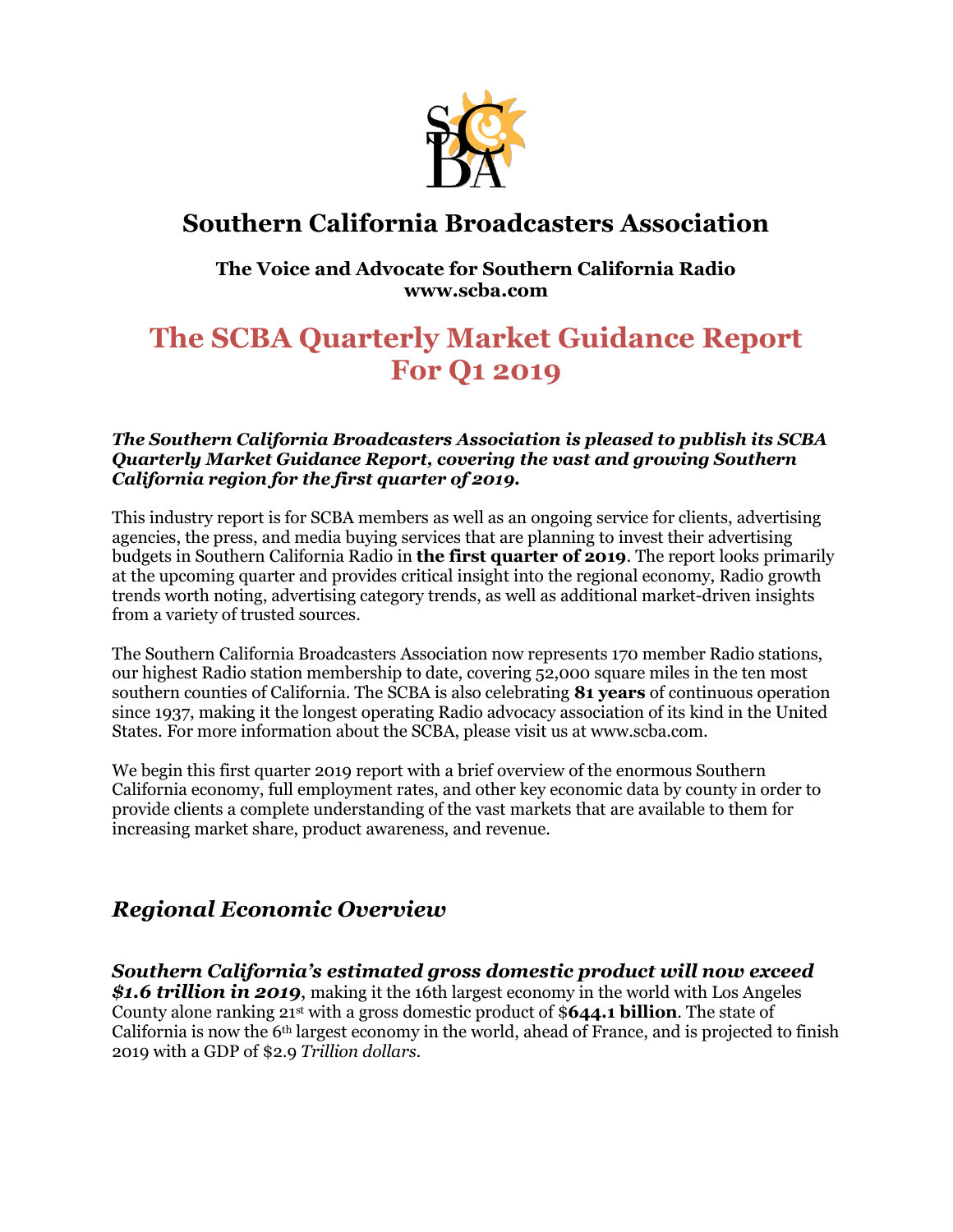#### *The following showcases the county by county growth trends, economic power, and employment strengths of our major Southern California counties;*

**Los Angeles County: With a population of over 10.5 million, Los Angeles County has more residents than 43 states.** Unemployment rates for 2019 will fall to 4.1%, the lowest unemployment rate in the past 18 years. The median price for a home was \$592,094 in 2018 and is expected to climb to \$624,901 in 2019. New, multi-family and rental units are expected to grow substantially in 2019.

Job gains are expected to increase in Q1 2019 in these industries based on 2018 YTD results: Health care and social assistance as the largest growth job category, followed by administrative, waste services and management of companies and enterprises. Other noteworthy gains will include education, professional, scientific and technical services, and information, which includes motion picture and sound recording. The LA region has reached full employment as defined by the federal government. Average age in LA County: **35.5 years.**

**Los Angeles County has one of the largest manufacturing centers in the nation**, is a global gateway for trade, tourism, web-based businesses, and draws entrepreneurs and risktakers from around the world. It is also the entertainment capital of the world. Real GDP growth is expected to be 2.7 percent on average for the next two years, outpacing the nation, **again.**

**Orange County: The unemployment rate in Orange County will fall to 3.2% by end of 2019.** The home of Disneyland, Orange County job growth mirrored LA County with health care, scientific and technical services leading the way in terms of jobs. Orange County's residential real estate market is improving with the stronger regional and national economy. The county is experiencing strong housing permits for new home construction and is projected to grow by a robust 14% in 2019. Average age in Orange County: **36.7 years**

Local commercial real estate is also improving. Institutional investors are pushing up sales prices in expectation of rental increases. This all indicates a solid and growing business environment. Tourism is one of Orange County's most important industries. According to the Orange County Visitor and Convention Bureau, over 46 million people visited Orange County in 2018 and spent in excess of \$10.8 billion. Disneyland, Fashion Island, and local beaches will continue to attract international visitors, with China and the Middle East being the two largest tourist countries. Leisure and hospitality jobs are projected to increase to 217,000 in 2019.

**Health care is a significant part of the Orange County economy**. 16% of all wages and salary jobs are in this sector. More than 1.1 million square feet of new health care-related leases were signed in commercial real estate in 2017. Look for higher paychecks in Orange County in 2019 from health care, high tech, and the burgeoning Biomed and related industries in for the highly skilled and sought-after workers in this sector.

**Bakersfield and Kern County:** Often overlooked, Bakersfield and Kern County provide exceptional business and housing opportunities in Southern California. Kern County was awarded the state of California's economic development honor for their promotional video of the advantages of living and working in Kern County. **<https://youtu.be/G2wY55Je60Qkefield>** The home of Edwards Air Force base and the China Lake Naval Air Weapons Station, Mohave Air and Space Port, Bakersfield and Kern County has a population of almost 900,000 people and is heavily employed in agriculture, energy products, as well as the military and space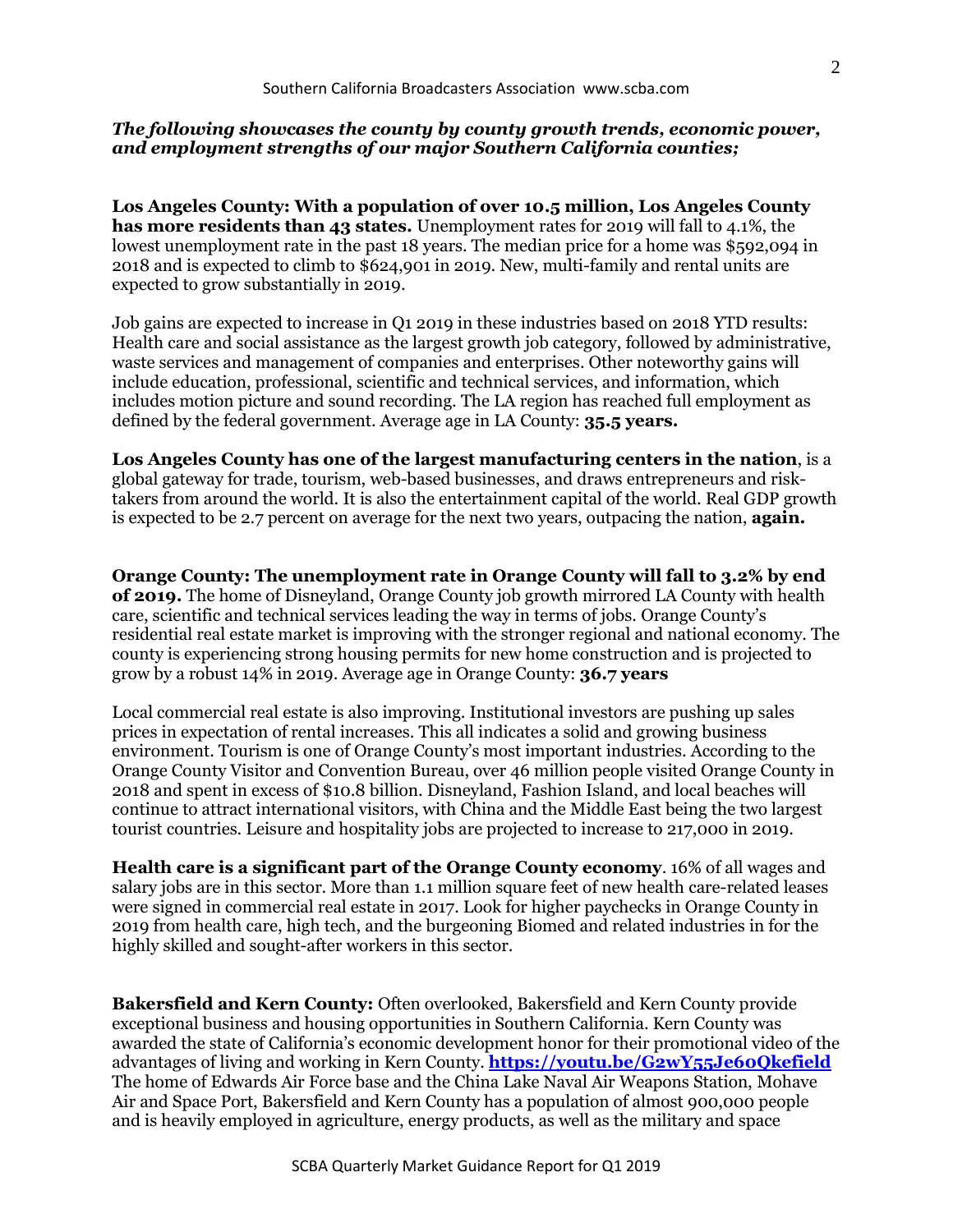industries. Kern County is one of the fastest growing counties within Southern California and **is California's top oil-producing county, with 81% of the state's 52,144 active oil wells.**

Additionally, **Bakersfield** is now ranked #5 nationally as the most affordable city to buy a home, and making it very affordable for teachers, first responders, and restaurant workers in 2018, according to Trulia. Bakersfield is also ranked  $\#3$  in the nation for millennial home ownership.

**Riverside and San Bernardino Counties: Unemployment rates in the "Inland Empire" are projected to be 4.3% by end of 2019.** Notable job growth will come from the health care, leisure and hospitality, warehousing, and retail sectors. Another leading employment sector is the goods movement industry which includes transportation and warehousing along with wholesaling. The industry employed 144,000 workers in this growing segment of Riverside and San Bernardino. Based on huge port activity, this category of jobs will grow by 4.5% by end of 2019.

This region's housing rebound has been remarkable since it was hit the hardest during the housing crisis of 2008. Higher prices per existing homes are expected in 2019 and beyond for this dynamic and growing region. **Average Age in Riverside: 34.2 years and San Bernardino: 32.2 years.**

**Ventura County: The unemployment rate is projected to be 4.5% for 2019.** With 43 miles of coastline and close proximity to one of the largest wine growing regions in the world, Ventura County attracts large numbers of tourists every year. Non-farm employment is projected to grow by nearly 3.0% in 2019. Total personal income is expected to rise by 5.6% in 2019 To underscore this county's growth potential, 1 out of 5 jobs will be in construction in 2019. Retail and mixed-use development projects are growing at fastest rate since 2008. Average Age in Ventura County: **36.7 years**.

**San Diego County: Total non-farm jobs will exceed 1.7 million by end of 2019**. With 3.5 million people, San Diego County is the second most populated county in California after Los Angeles County. The projected 2019 unemployment rate will be at its lowest, down to 4.3%, and its best percentage since 2008. San Diego County has a wide and dynamic variety of industries. Ship building and aerospace is a jobs driver with heavy ties to the local defense sector. With traditional defense spending down, other defense projects and related technical jobs have increased. These areas of growth include cyber security, intelligence surveillance, defense related electronics and software, and unmanned aerial systems. Biotechnology and health care jobs are surging, with San Diego County ranked  $7<sup>th</sup>$  in the U.S. in the total amount of biotechnology venture capital invested. San Diego County added more jobs than any other Southern California county for the past five years. It will grow further in 2019 and beyond as a leader in telecommunications, medical devices, life sciences, and high-tech manufacturing. San Diego County is also investing heavily in its infrastructure that will improve long-term growth prospects, including upgrades to Lindberg Field and border crossing projects. San Diego County is also a popular travel destination which, along with the U.S. Navy and Marine Corps presence, makes this region dynamic, compelling, and growing. Average Age in San Diego County: **35.1 years.**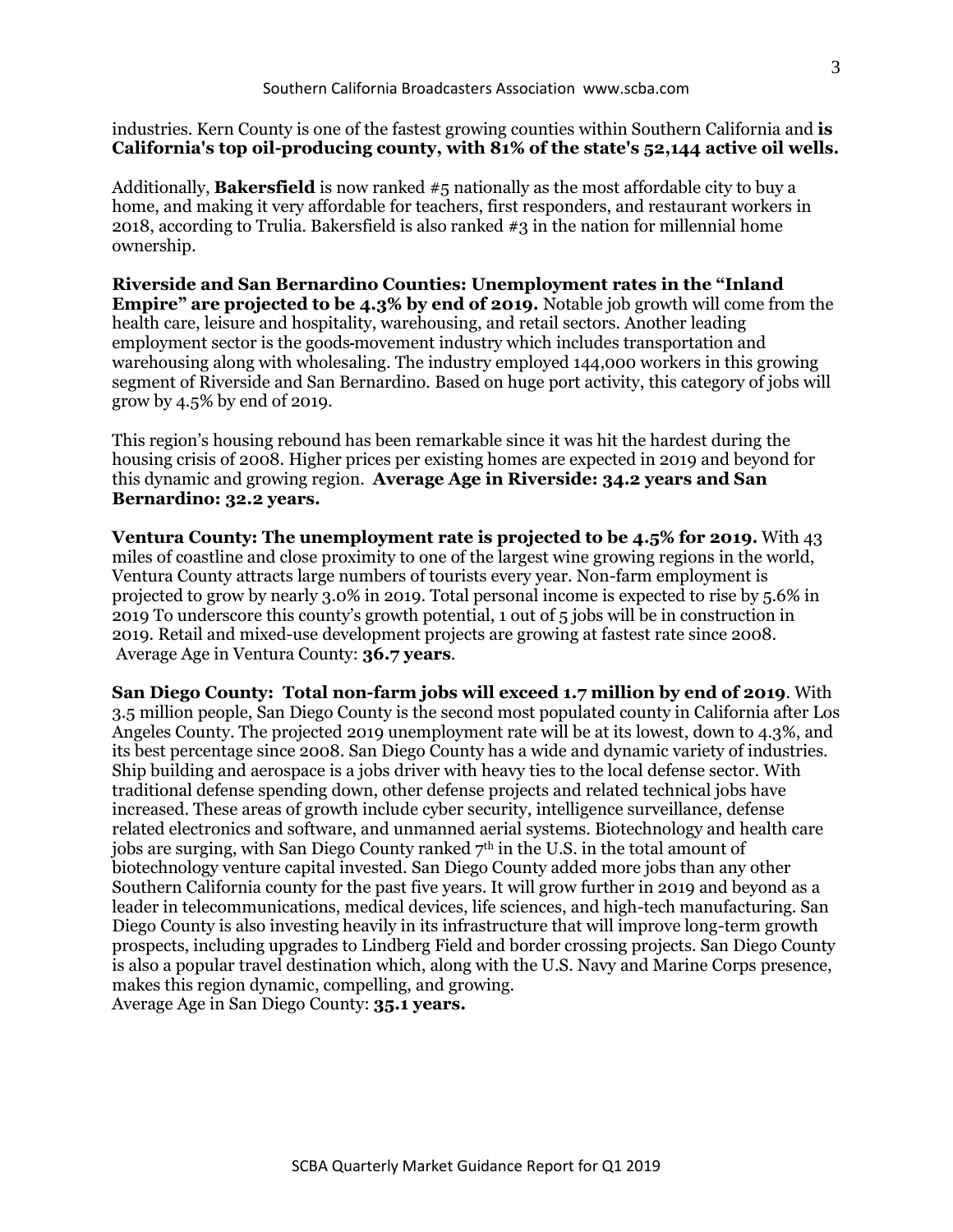#### *Southern California Commuter Traffic Congestion Increases (again)*

With 71% of Los Angeles Metro listenership being done away from home, it's important to note that traffic congestion has grown substantially in our region with the improving economy. According to census data and the Texas Transportation Institute at Texas A&M University, average commuter time spent while driving is on **the increase again.** The institute's most recent study shows that motorists in LA and Orange Counties experience **80 hours of delay annually**.

*Those 80 hours of delays is almost double the national average of 42 hours.* With the country's largest traffic congestion, heavy traffic and its inherent Radio listenership trends are on the **increase** in Southern California once again.

**SCBA recommends**: Please see the highlights of this study created by the SCBA under the Traffic and Commuting tab in the Market Research section entitled; **"[Listening to Radio in](http://www.scba.com/assets/pdf/Listening%20to%20Radio%20During%20SoCal)  [SoCal's Traffic Jams](http://www.scba.com/assets/pdf/Listening%20to%20Radio%20During%20SoCal)." At www.scba.com**

## *The Larger View for Broadcast Radio and Other Media:*

In an important step toward *getting radio on the media plan* for more large national marketers, Nielsen is making radio a media type available within its national cross-media planning tool. PPM and diary data are being added to Nielsen Media Impact, which is used by agencies, media owners and advertisers to get a handle on cross-media reach, frequency, and duplication when drawing up their media plans.

Radio data previously wasn't available in the planning tool, putting the medium at competitive disadvantage to other media channels like national network TV and cable networks.

The radio data will come from Nielsen's National Regional Database, which comprises both PPM and diary data. Nielsen says including national radio data within NMI allows buyers and sellers to understand radio's value as a medium at the national level and the incremental reach from including national radio in the media mix. The upgrade lets media planners compare radio with other national media and to break out the data by custom dayparts, radio formats, owner groups and RADAR Networks.

The goal is to give media planners one platform that reflects all media. By including TV, radio, SVOD services such as Netflix and Hulu, mobile, tablet, desktop, print, cinema and digital place-based media all in one interface, marketers can access de-duplicated audience data when making their buying decisions.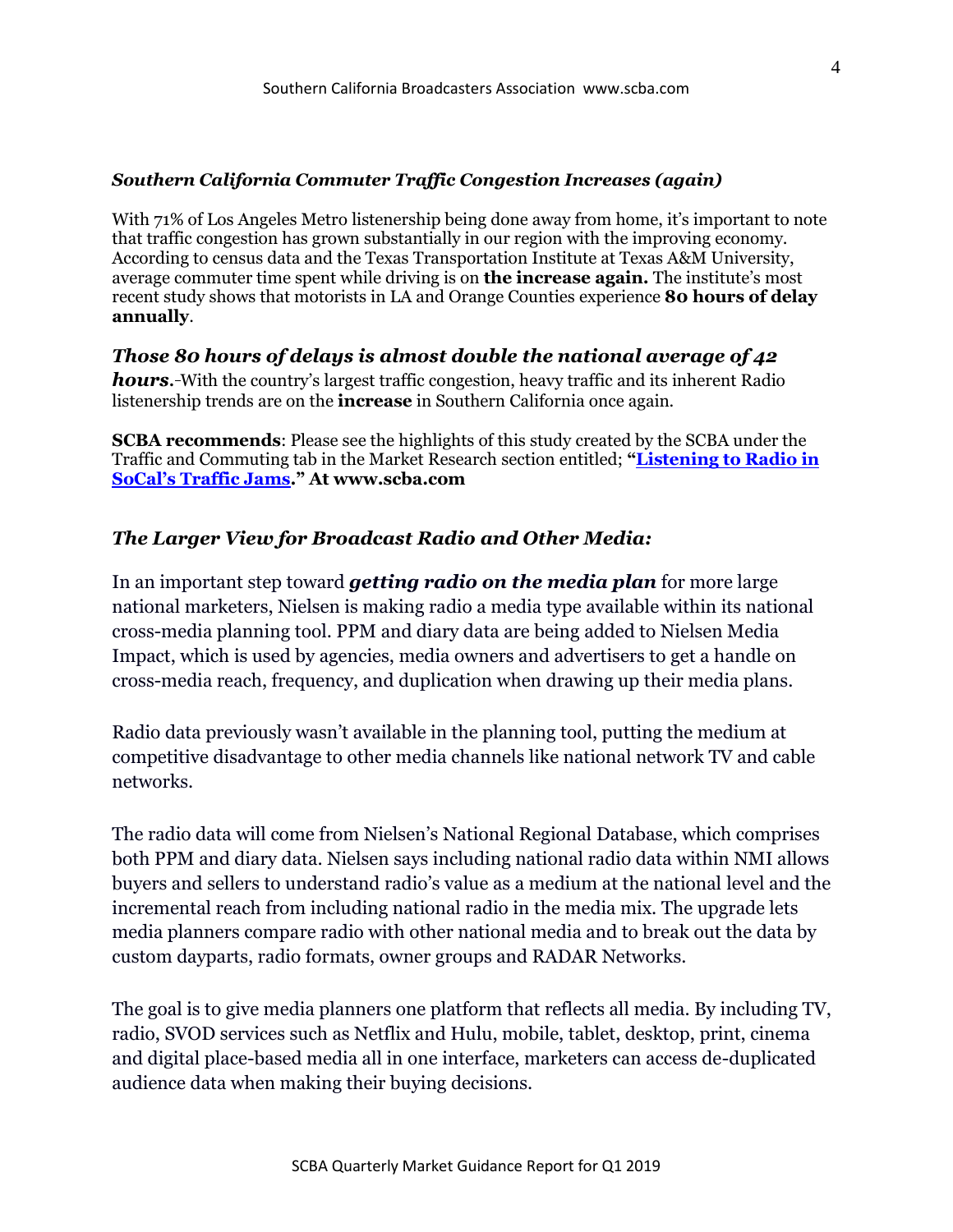# *Encouraging Projections from Leading Ad Agencies about 2019 U.S. Ad Spending…*

## *From Magna Global*

Magna Global upped its outlook for 2019 ad spending to 4.7% growth from an earlier prediction of 4%. The ad-buying group, which is which is part of Interpublic, also raised its global growth forecast for this year, calling for spending **to increase 7.2%** to \$552 billion from an earlier projection of 6.4%.

Smaller and newer advertisers, coupled with ongoing growth in digital advertising, are contributing to what Magna calls a "significant upswing" in ad spending. The company says global advertising is nearing its strongest showing since 2010, when the ad market recovered after two years of recession, and the second strongest since 2004, thanks to a combination of strong demand and cyclical drivers. Growth in digital advertising drove a huge portion of the increases this year. Digital ad spending will grow by 17% in 2018 to \$251 billion, Magna says, lifting that forecast by 1.5%.

Smaller advertisers are also fueling growth on digital platforms such as Google and Facebook, says Vincent Létang, executive VP of global market intelligence at Magna. Big national brands only account for around 20% to 25% of total spending on the platforms, he said. **Ad spending in the U.S. is on track to rise 7.5% in 2018 to reach an all-time high of \$208 billion.** This year's record-shattering \$4 billion 2018 midterm election ad spending was up 43% from 2014 and included \$3.1 billion for local television, \$460 million for direct mail, \$150 million for radio, and \$20 million for outdoor. **Digital ad sales grew by 16.6% this year to pass the \$100 billion mark, which is 52% of all ad sales in 2018.**

Magna predicts a "moderate slowdown" in U.S. ad growth to 2.4% in 2019, and is an improvement from the company's earlier expectations of 2%. After taking out spending from cyclical events such as the Olympics, U.S. ad spending will rise 4.5% next year, close to the average over the last eight years, according to Magna.

"Global Advertising Spending expanded by the strongest growth rate since 2010 this year," Létang says. "This record growth was fueled by the combination of a robust economic environment prompting most verticals to increase ad spend, as well as stronger-than-expected cyclical spend. "A deceleration is expected in 2020, when digital media "reaches maturity" and the U.S. economy is likely to slow, according to macroeconomists. There also is growing concern that ad revenue could be hampered next year by cutbacks in the auto industry and uncertainties in the economy.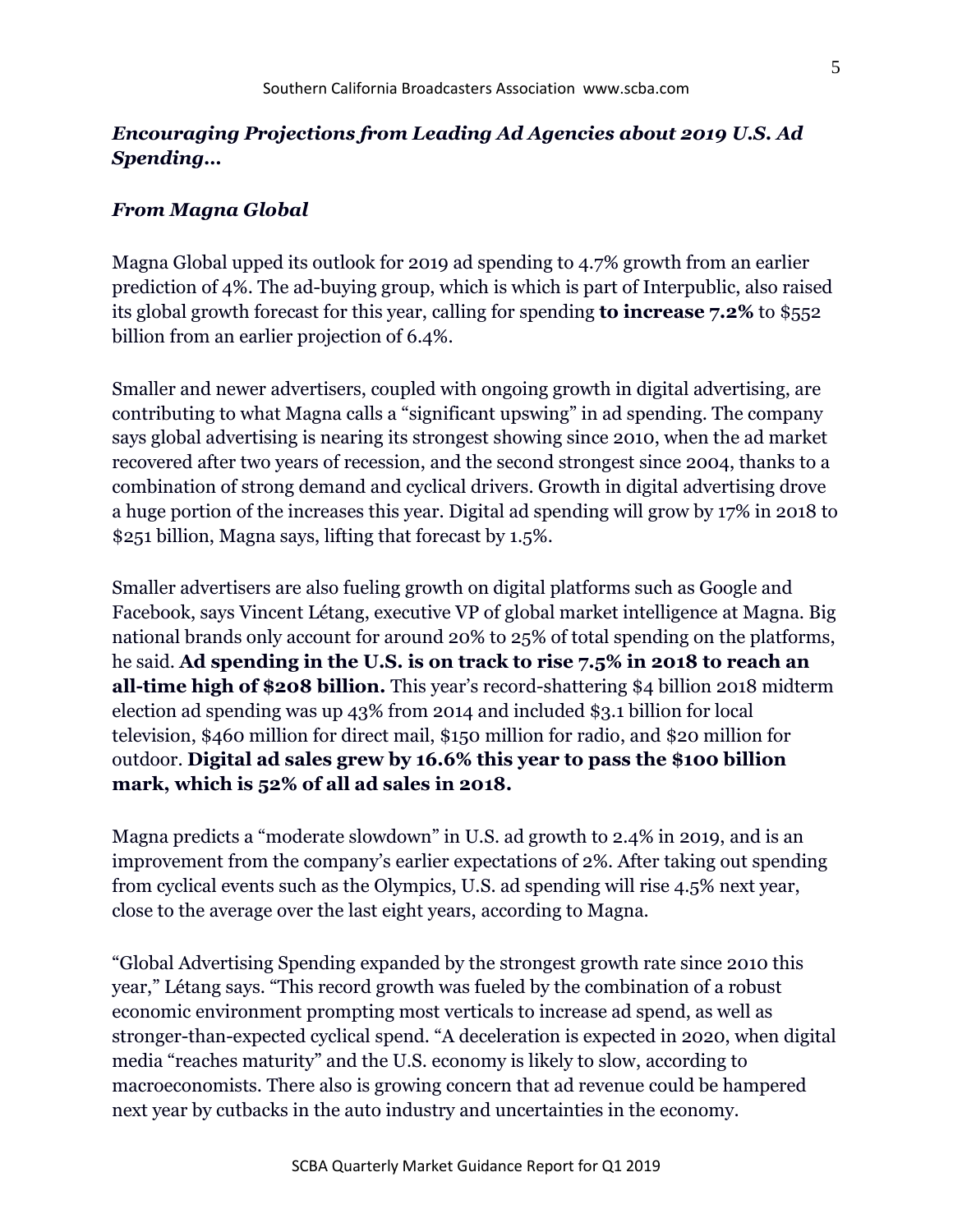## *From GroupM:*

GroupM, part of agency holding company WPP, now predicts global ad-spending growth of 3.6% for 2019, down from its earlier prediction of 3.9%, with total new investment expected to reach \$19 billion instead of the \$23 billion earlier predicted. The ad buying group also slightly downgraded 2018 growth expectations from 4.5% to 4.3%.

"GroupM's still strong 2018 view ties to macro questions: tighter money, China's slowing growth, and the potential for pricey trade wars," said Adam Smith, futures director at GroupM, in the forecast. "Real interest rates are edging up globally, but serious potential problems remain limited to a fragile five—Argentina, South Africa, Brazil, Turkey and Venezuela."

GroupM forecasts that ten countries will provide 83% of all 2019 growth. China remains the largest contributor with **the U.S. ranked second.** The U.S. has lower unemployment and improved consumer confidence in its favor but increasing energy prices, rising interest rates, and low unemployment have stoked concerns about the possibility of increased inflation. Marketers continue to scrutinize digital investments with emphasis on verification and value, GroupM says.

#### *From Zenith*

Zenith hasn't changed its 2018 forecast, repeating its prediction that global ad expenditure will grow 4.5% to \$581 billion in 2018. Despite the lack of big cyclical ad drivers in 2019, Zenith is calling for 4.0% growth for 2019, followed by 4.2% in 2020 and 4.1% in 2021. While its 2019 forecast is down slightly from a September prediction of 4.2% growth, the 2020 Zenith forecast is stable and the 2021 forecast is new.

**Focused on North America, Zenith expects ad spend to grow 3.0% in 2019,** and to average 3.4% growth each year to 2021. "North America's ad market has been growing fairly steadily but unspectacularly since 2010," Zenith says in the new report, citing strong economic growth and low unemployment. "The U.S. will be the leading contributor of new ad dollars to the global market over the next three years, making up in scale what it lacks in speed," Zenith says.

**Online advertising overtook traditional TV advertising** to become the world's biggest ad medium, accounting for 38% of total ad expenditure, Zenith says. "As internet advertising matures, its growth is slowing down, but it remains the fastest growing medium by some distance and it is still gaining share rapidly," the forecast says. It predicts internet ad spend grew 12% in 2018, and anticipates an average growth rate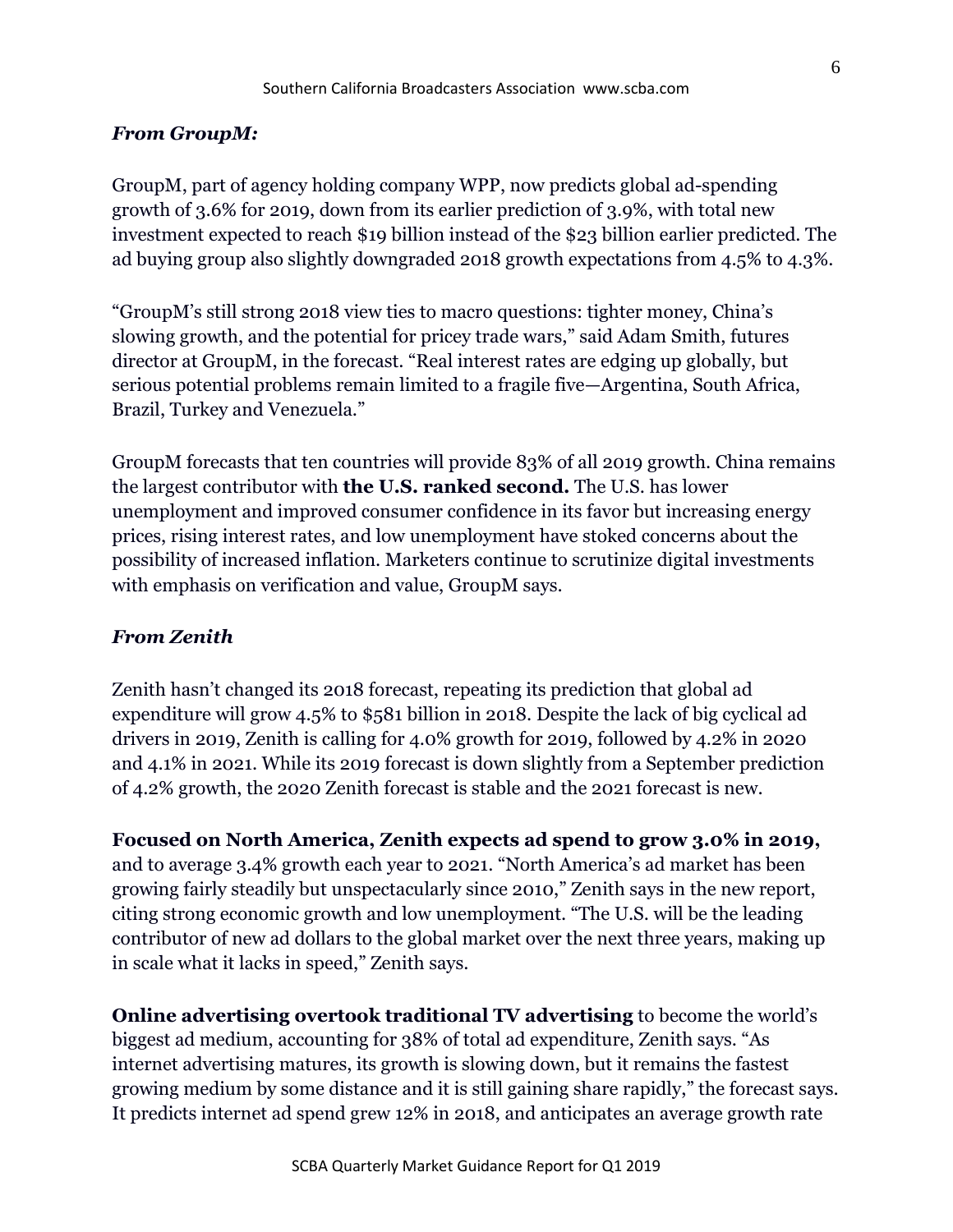of 9% a year from 2018-2021. **By 2021 Zenith says internet advertising will account for 47% of global ad spend.**

# *And from Leading Research Firms about Consumer Behavior with Media in 2019 and beyond…*

**Juniper Research** reports smart speakers will be installed in over 70 million households by 2022, **reaching 55% of all homes** with total installed devices exceeding 175 million. While the number of smart home assistants increases, Juniper Research is forecasting that most voice assistant usage will be on smartphones, with over five billion in use by 2022.

Juniper projects voice assistant devices across all platforms – smartphones, tablets, PCs, speakers, connected TVs, cars and wearables – will reach 870 million in the U.S. by 2022, **a 95% increase over the 450 million estimated for 2017.**

The new study, "Digital Voice Assistants: Platforms, Revenues & Opportunities 2017- 2022," found that the ability to pass information between device platforms will be critical in the future, due to many users engaging with multiple assistants. With that finding, Juniper Research says there is a growing trend for devices with multiple assistants, such as Google Assistant and Cortana being available on the same speaker. The UK-based research and analytical firm said hardware and software vendors need to make cross-assistant usage smoother and more intuitive to meet these needs.

Juniper believes that advertising is the biggest revenue opportunity for voice assistants and forecasts ad spend will reach nearly \$19 billion globally by 2022. But the study says there will be challenges. "Voice-based interaction presents less options than other forms of advertising, meaning less adverts are possible," research author James Moar noted. "Not all voice interactions are product searches, meaning advertisers will need to adjust their strategies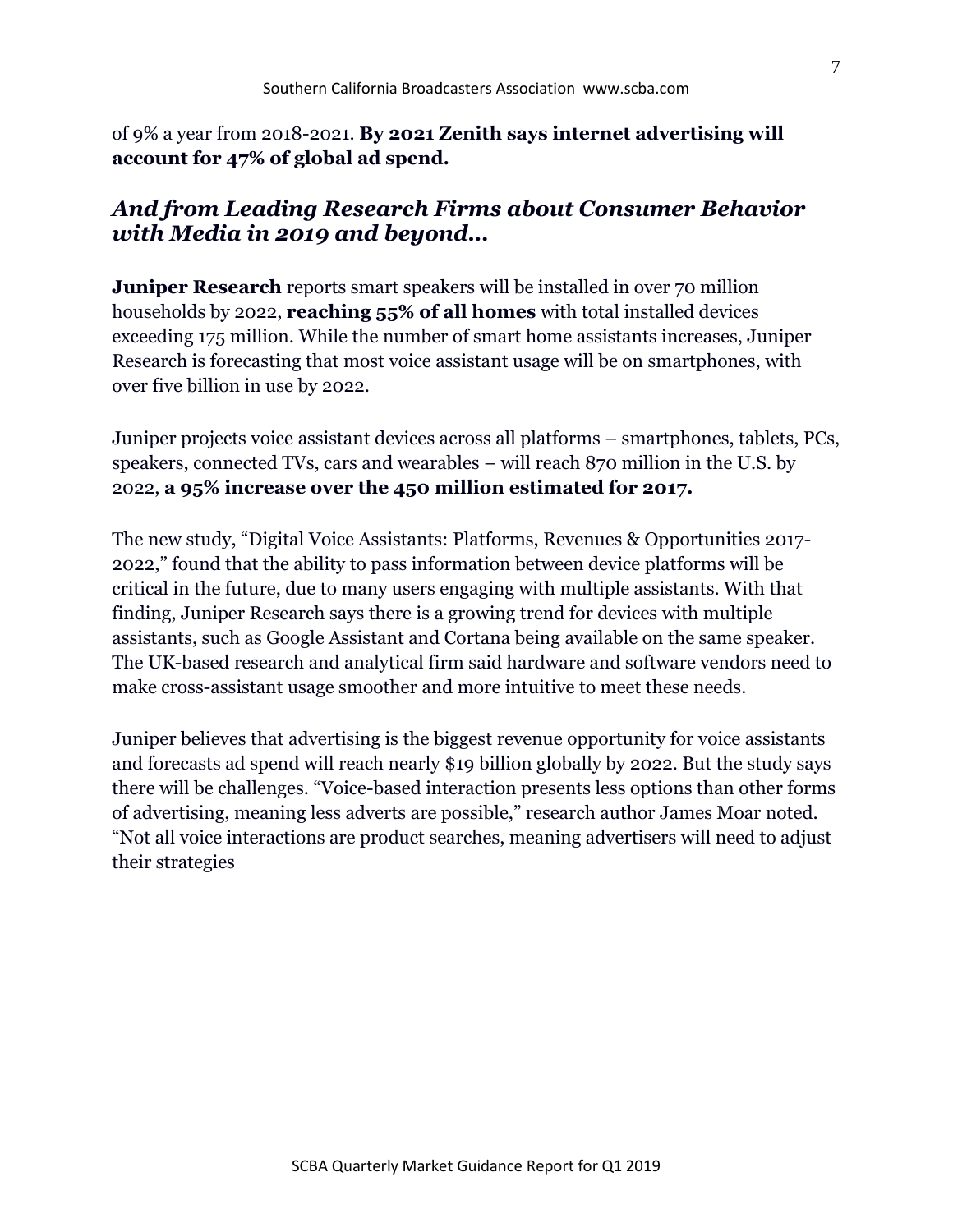#### *Pew Research*

A new study from Pew Research Center reviews the formats and platforms Americans prefer to get their news. While TV remains a dominant force in news consumption in the U.S., **Broadcast Radio is the go-to medium for Americans who want to hear the latest news**. The percentage of respondents who say their preferred mode of news consumption is "listening to it" has increased year-over-year.

Watching is still the most-preferred format for getting news with 47% of Americans saying they prefer watching the news over listening to it or reading it. That number is relatively unchanged from 2016. The good news for Broadcast Radio is those who prefer to **listen** to the news saw an increase. Pew Research Center reports that 19% prefer listening as the format for consuming news, up from 17% two years ago. Those who say they prefer reading the news is down from 35% in 2016 to 34% this year.

**When asked the preferred platform for either listening, watching or reading the news, 14% prefer to get their news from Broadcast Radio**. Radio saw a 2% increase year-over-year. TV (local, network or cable channels) is still the dominant platform with 44% viewing their news on the flat screen. The internet (websites, apps or social media) is preferred by 34%, while only 7% say they prefer print.

When posing the two questions together, the preferred format for getting news (reading, watching or listening) and the preferred platform to access it (print, television, online or radio), of those who prefer the listening format, **52% named Radio as their preferred platform**. Those who prefer the listening format also cited TV (21%) and the web (20%) as other platforms for listening.

Adults younger than 50 are more likely than those ages 50 and older to prefer the internet as their platform for getting the news, regardless of which format – reading, watching or listening. However, a similar percentage in both demo cells, 18-49 (53%) and 50+ (52%), who prefer listening to the news do so via radio. Of those 18-49, 27% listen to the news on the internet and only 13% listen to the news on TV. Interestingly enough, 34% of respondents over the age of 50 listen to news on their TV and only 9% listen to the news online. Pew Research Center conducted the survey July 30-Aug. 12, 2018, among 3,425 U.S. adults who are members of the Center's nationally representative American Trends Panel.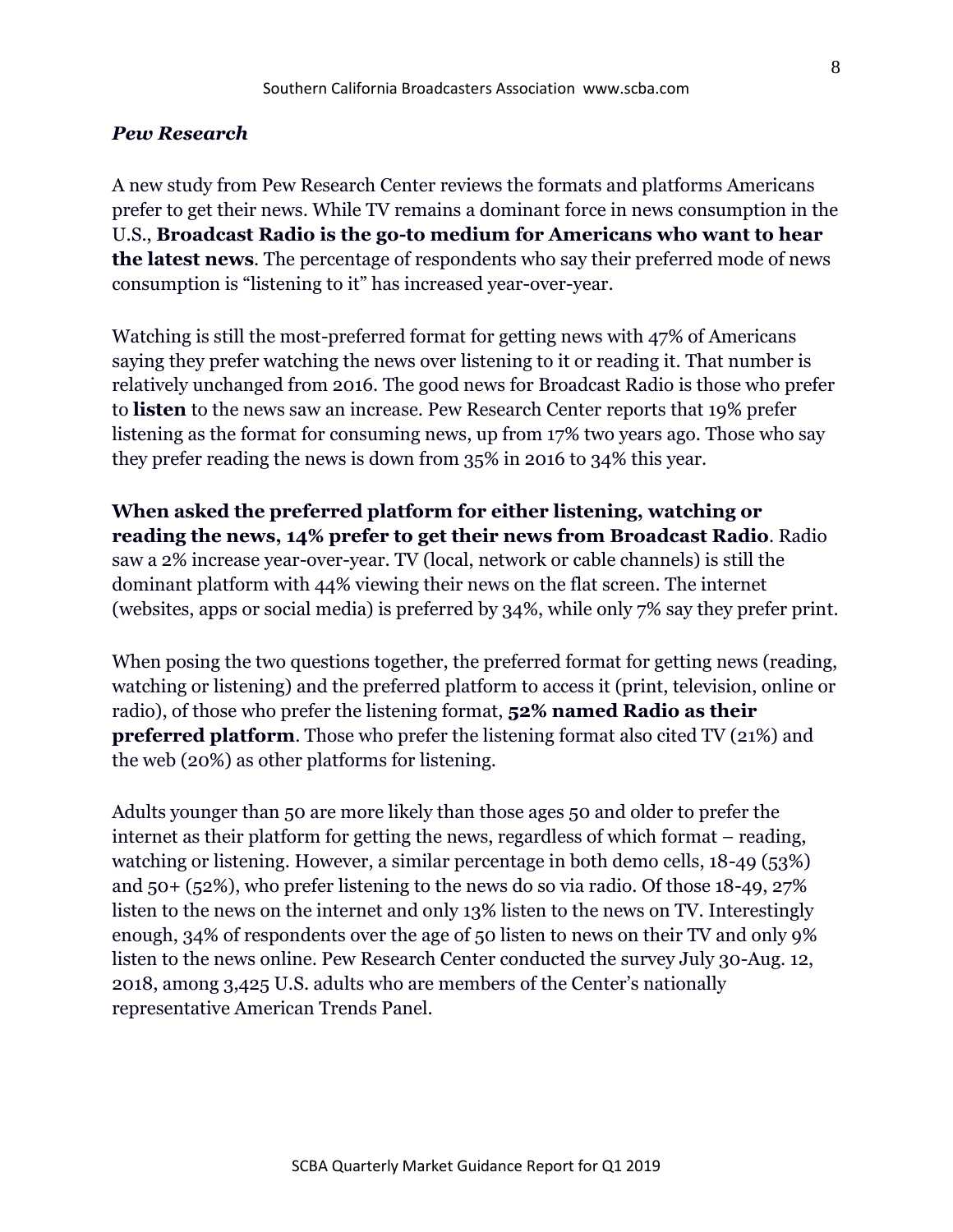#### *And from BIA*

**More than one third of businesses (35%) plan to increase their advertising spend in 2019, according to new data released from BIA's SAM survey series. Radio and TV/cable advertisers have even better intentions for increasing their spend, with about half planning to up their ad allocation in the new year.**

The survey, which covered both large and small businesses, also drilled down into which ad categories are most likely to open their ad checkbooks wider in 2019. Among the different verticals that BIA tracks, entertainment and financial services businesses were the most optimistic. And when the researchers broke out results based on the size of the business, it found larger businesses are most likely to increase spend. "No matter if they are increasing or maintaining, there wasn't a huge difference in where large and small businesses plan to increase ad spend," the media financial advisory firm said in a **blog** [post.](http://blog.biakelsey.com/index.php/2018/12/05/2019-advertising-plans-of-small-and-large-businesses/)

While 35% of advertisers plan to up their ad outlay in 2019, most plan to maintain 2018 spend levels. Nearly 66% plan to adopt email marketing and 42% say they will implement video ads. **Both are platforms many SoCal Radio member now offer as part of their integrated marketing menu.**

The BIA SAM (Survey of Advertising and Marketing) series tracks national and regional marketers targeting local audiences. It recently replaced the media financial advisory firm's long-running survey series Local Commerce Monitor (LCM), which surveys small and medium businesses or firms with fewer than 100 employees. The U.S. SAM survey includes local and multi-location/regional and national businesses that target local audiences in their advertising and marketing.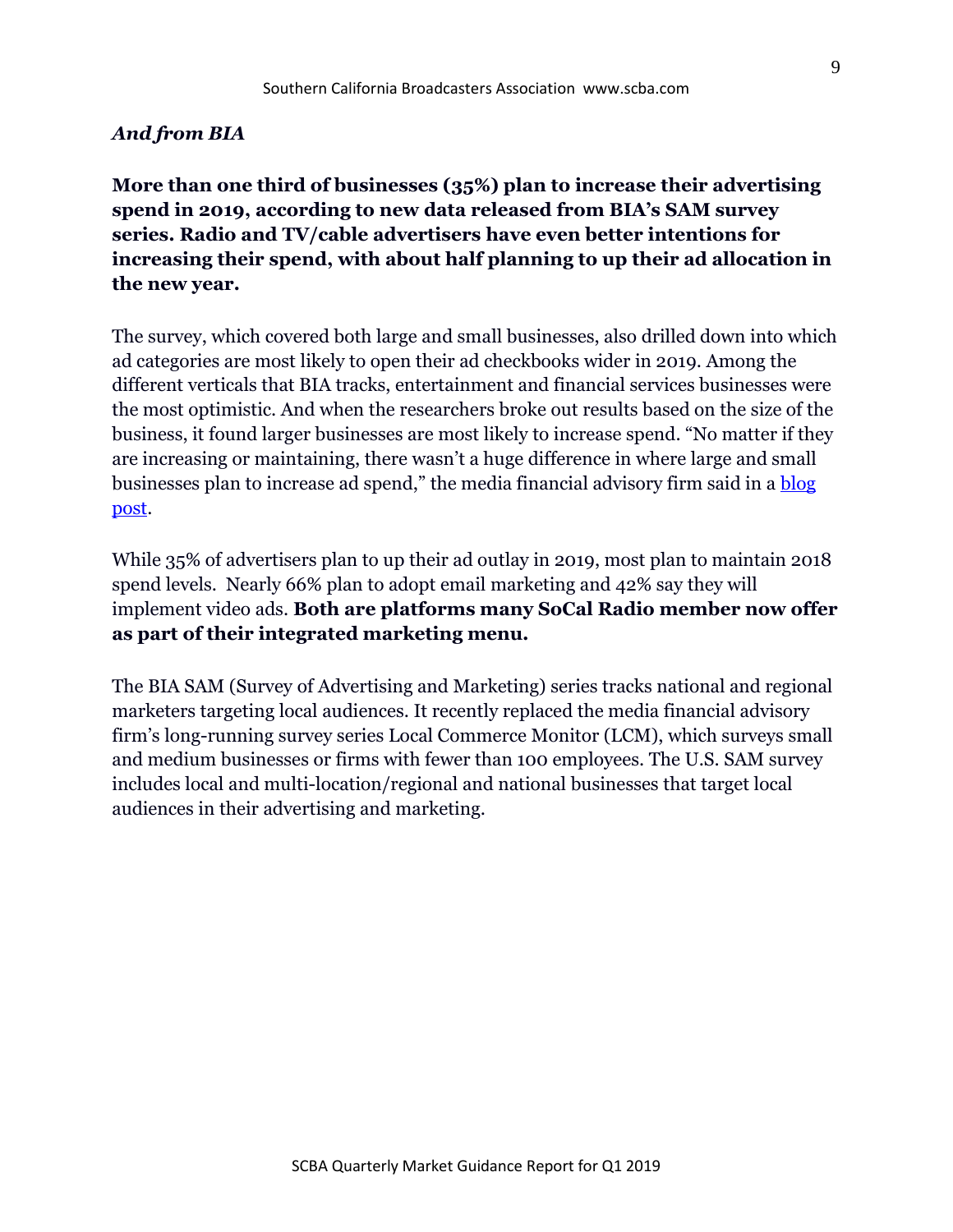#### *Q1 2019 is poised for even further growth as Broadcast Radio expands its listenership:*

- Weekly cume has increased again for Southern California over the past year, making Broadcast Radio the only media to show engagement and usage growth. This includes local TV, Pure plays, and all other measured media.
- Latina women are a fast-growing group with significant influence and buying power, and marketers seeking this coveted demographic should look to their ears. Broadcast Radio reaches 94% of Hispanic women, who listen to more radio than the average American woman. Also, a growing number of Hispanic women listen to digital music on mobile devices, opening a new avenue for brands.
- Americans spend an average of **4 hours and 5 minutes a day consuming audio**. A cross-media analysis by Edison Research finds that **more than half (52%)** of that time is spent with over the air AM/FM Radio. 14% is spent with owned music, another 13% with Internet Radio and Satellite Radio at 6% of the daily listening time.

# *Southern California Radio Industry Growth Trends:*

#### **Southern California Radio continues an impressive three-year listener growth trend:**

Southern California Radio's growth is even more impressive when one looks at all the varied audio and video competition that is available to our listeners. Now let's take a closer look at the steady and impressive growth in Radio listenership for Southern California according to Nielsen.

Source: Nielsen Regional Database, *Southern California*, Monday – Sunday, 6am-mid, Persons 12+.

|                       | <b>Spring</b><br>2015 | <b>Spring</b><br>2016 | <b>Spring</b><br>2017 | <b>Spring</b><br>2018 | %<br><b>Change</b><br>2015 vs.<br>2018 | #<br><b>Change</b><br>2015 vs.<br>2018 |
|-----------------------|-----------------------|-----------------------|-----------------------|-----------------------|----------------------------------------|----------------------------------------|
| <b>AVG WK</b><br>Cume | 15,519,100            | 15,750,000            | 15,926,100            | 15,743,100            | $1.4\%$                                | 224,000                                |
|                       |                       |                       |                       |                       |                                        |                                        |

The SCBA views this continued listening growth rate for Southern California Radio as further proof that Broadcast Radio remains a **consistently growing and popular medium. You can view this data and much more audience growth research for Broadcast Radio at [www.scba.com](http://www.scba.com/)**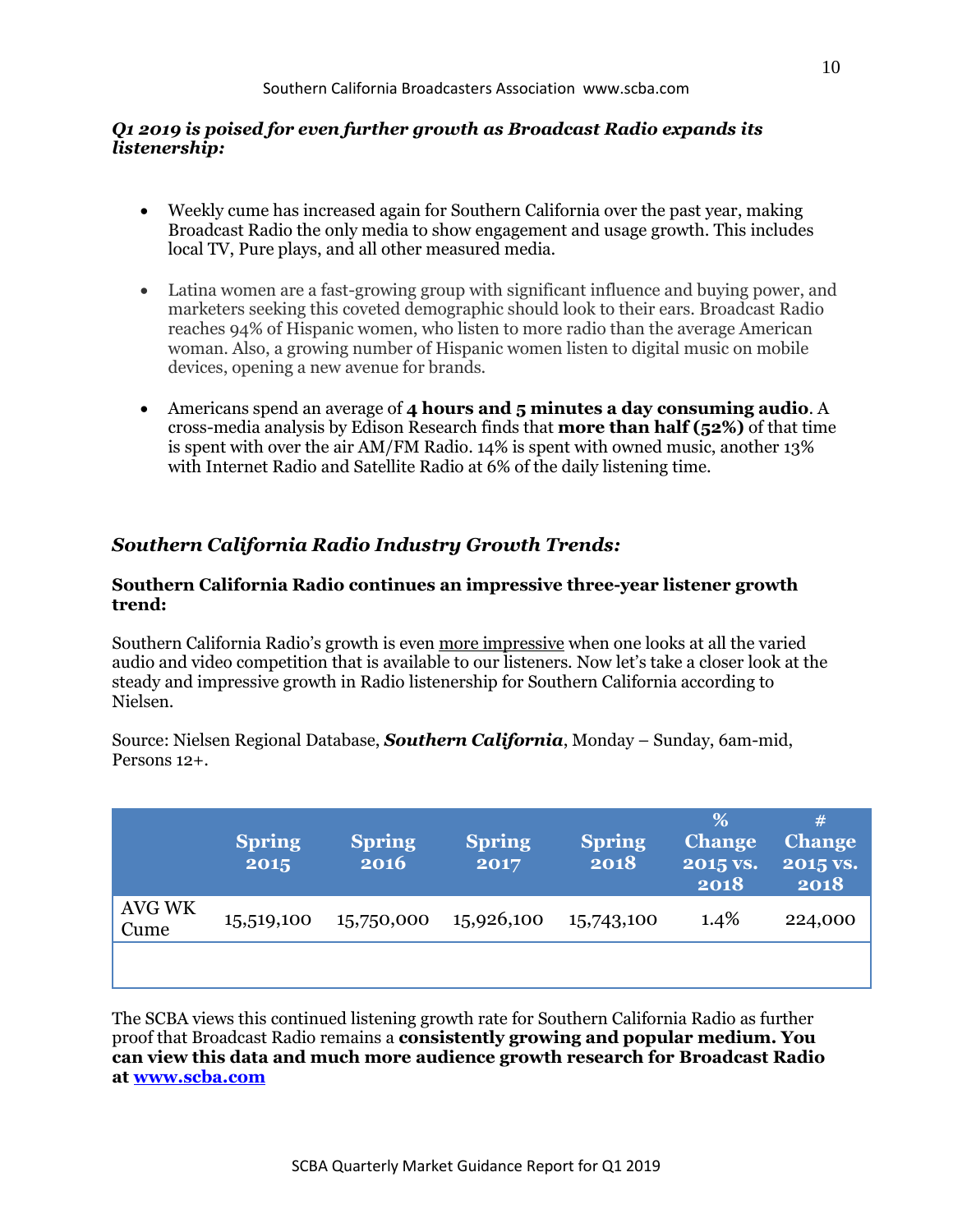• **Southern California Radio's weekly reach** of Persons 18+ is larger than any other media including TV, Newspaper, Facebook, Twitter, Pandora, Sirius/XM **and** all other media outlets in our region. The consistency and growth of Southern California Radio listenership is compelling and worthy of inclusion in any media or advertising plan focused on our dynamic region.

#### **An informed client is in everyone's best interest. Please get the facts about Southern California Radio at [www.scba.com](http://www.scba.com/) today.**

#### *Southern California Radio Category Trends and Data*

**The SCBA examines and tracks a number of key advertising categories and industries**. Our analysis includes opportunity factors for each sector as well as disruptive industry patterns that could change business models and growth assumptions. We supplement that data with both local Radio management input and selected client feedback to offer the following overview of the region's advertisers and how it may affect advertising decisions regarding Southern California Radio and its digital platforms. We offer this overview of the Radio advertising climate for Q1 2019 by also comparing Q1 2018 activity with projected Intel for Q4 2018 and current market conditions by category.

To provide additional value and inherent strength of Southern California Radio's ability to drive showroom traffic, The SCBA partnered again with Nielsen Audio to conduct our second regional research study on consumer behavior and media choices when buying new and used vehicles in Los Angeles and San Diego.

The compelling new study entitled; **"The Real Value of Southern California Radio to the Automotive Industry"** showcases the special relationship between auto intenders and Broadcast Radio. The study also sheds new light on the value of Radio as a significant driver to dealer web sites and search engines.

And please review our first automotive research study, "**The Local Path to Automotive Purchase**", please visit<http://www.scba.com/The-Power-of-Radio> where a video of our first LA event and PowerPoint is available.

**SCBA Observation:** It is clear the auto industry and its dealers will face higher costs to reach their customers than ever before, especially with the ongoing headwinds hitting the industry in 2019. *We urge all of our automotive clients to review their marketing and advertising plans* for 2019 and look to true ROI as the filter for all media to be judged through. The SCBA is available for any consultations requested. **"The Real Value of Southern California Radio to the Automotive Industry"** requires all automotive clients to review and act on actual consumer behavior facts. Please find the complete study for both LA and SD at [www.scba.com.](http://www.scba.com/)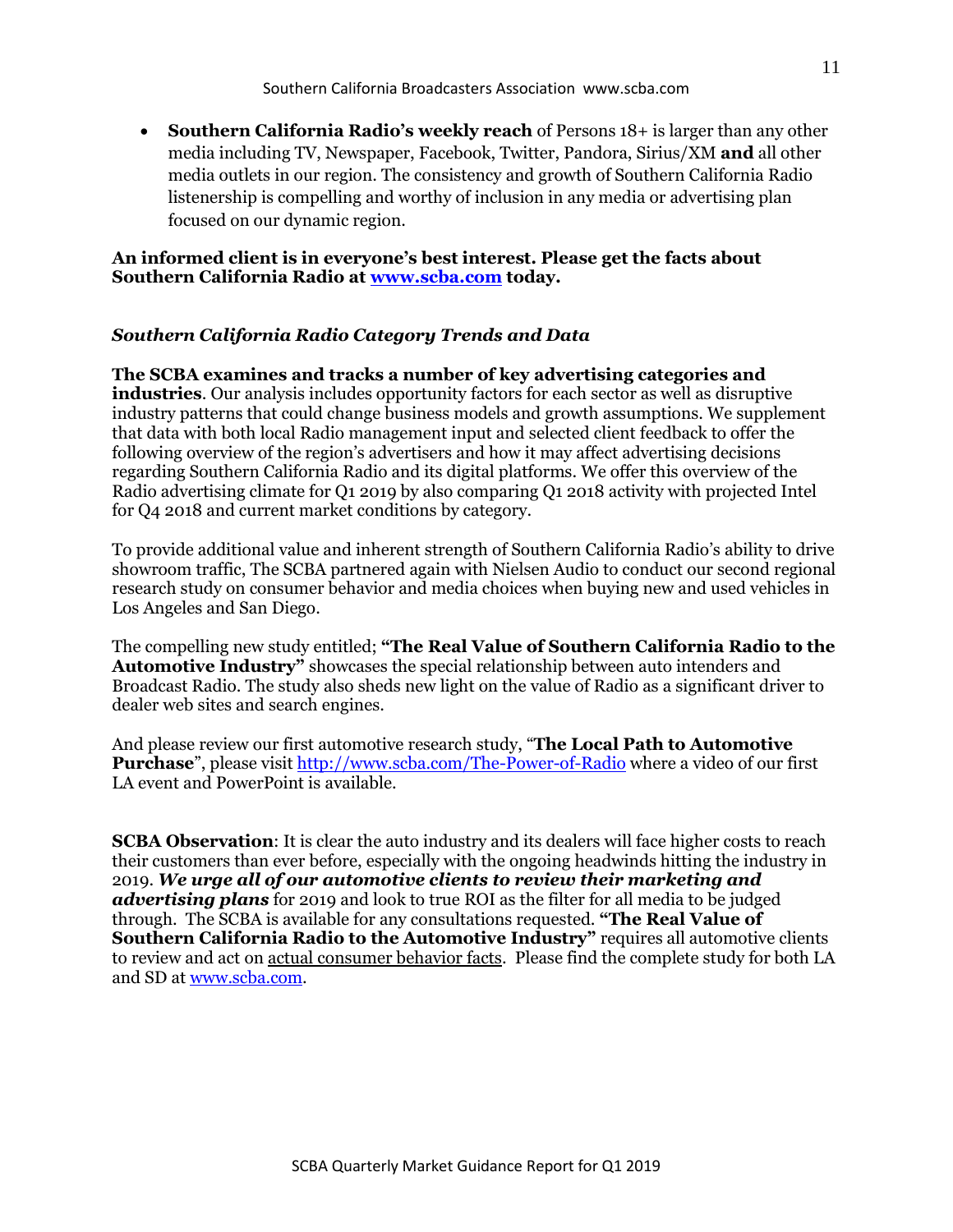The chart below describes where auto ad dollars were spent in 2018 and based on the current state of the auto industry, we urge a "media reallocation" using the proven research of how Broadcast Radio can drive customers to show rooms, but point them to the dealer web site and search engines.

|                                              | <b>IN \$ MILLIONS</b> |           |                      |                |                |                                          |              |  |  |
|----------------------------------------------|-----------------------|-----------|----------------------|----------------|----------------|------------------------------------------|--------------|--|--|
| <b>Media Choice</b>                          | <b>Dealers</b>        | $Co$ -op* | Dealers+<br>$Co$ -op | Dealer Assoc." | Auto<br>Manuf. | <b>New Car</b><br>Ad SS<br><b>Totals</b> | <b>Share</b> |  |  |
| <b>Broadcast TV</b>                          | \$441.0               | \$364.9   | \$805.9              | \$208.3        | \$1,047.5      | \$2,061.6                                | 7.5%         |  |  |
| Cable                                        | \$265.7               | \$295.3   | \$560.9              | \$187.9        | \$1,355.3      | \$2,104.1                                | 7.7%         |  |  |
| Cinema                                       | \$197.3               | \$49.4    | \$246.7              | \$123.7        | \$302.6        | \$673.0                                  | 2.5%         |  |  |
| <b>Direct Mail</b>                           | \$641.3               | \$157.7   | \$799.0              | \$45.1         | \$202.6        | \$1,046.7                                | 3.8%         |  |  |
| <b>Directories</b>                           | \$27.5                | \$21.5    | \$49.0               |                | \$27.6         | \$76.6                                   | 0.3%         |  |  |
| <b>Newspapers</b>                            | \$476.1               | \$457.4   | \$933.6              | \$147.4        | \$560.4        | \$1,641.4                                | 6.0%         |  |  |
| <b>Online/Digital</b>                        | \$5,435.5             | \$4,144.4 | \$9,579.9            | \$228.4        | \$7,708.6      | \$17,516.8                               | 63.8%        |  |  |
| <b>Other Print</b>                           | \$196.1               | \$151.8   | \$347.9              | \$131.4        | \$228.0        | \$707.3                                  | 2.6%         |  |  |
| Outdoor                                      | \$64.3                | \$70.3    | \$134.6              | \$34.8         | \$248.6        | \$418.0                                  | 1.5%         |  |  |
| Radio                                        | \$497.2               | \$116.7   | \$613.9              | \$184.7        | \$79.6         | \$878.2                                  | 3.2%         |  |  |
| <b>Telemarketing</b>                         | \$212.9               |           | \$212.9              |                | \$106.9        | \$319.8                                  | 1.2%         |  |  |
| <b>Projected '18</b><br><b>Market Totals</b> | \$8,454.8             | \$5,829.4 | \$14,284.2           | \$1,291.7      | \$11,867.8     | \$27,443.6                               | 100%         |  |  |

The SCBA has analyzed the following 25 key advertiser segments and subsets. Based on market and industry research, seasonality, and historical revenue trends, the SCBA projects the following potential spending trends for Q1 2019 from these categories for Southern California Radio. Our enhanced membership merger with San Diego market has, in most cases, created two projections due to the unique market aspects of the two largest markets.

• **The Auto Category:** Radio's largest advertiser category is automotive, which includes dealers, dealer groups, and the manufacturers. As reported above, there are disruptive market factors impacting the sector. Based on current market conditions, we project an average adjustment of -1% for tiers 2 and 3 for Los Angeles and -3% for San Diego for tiers 2 and 3 for the Q1 period of 2019. The inconsistent ad trend line for tier 1, or EOM's budgets, are planned and purchased largely out of the control of Southern California Radio so any projections are with risk. Please see our new research study on today's automotive customer, **"The Real Value of Southern California Radio to the Automotive Industry**" at [www.scba.com](http://www.scba.com/)

New Trend for Q1 2019: Dealers will be promoting used vehicles as rising interest rates, and rising sticker prices on new models are making used, late model, low mileage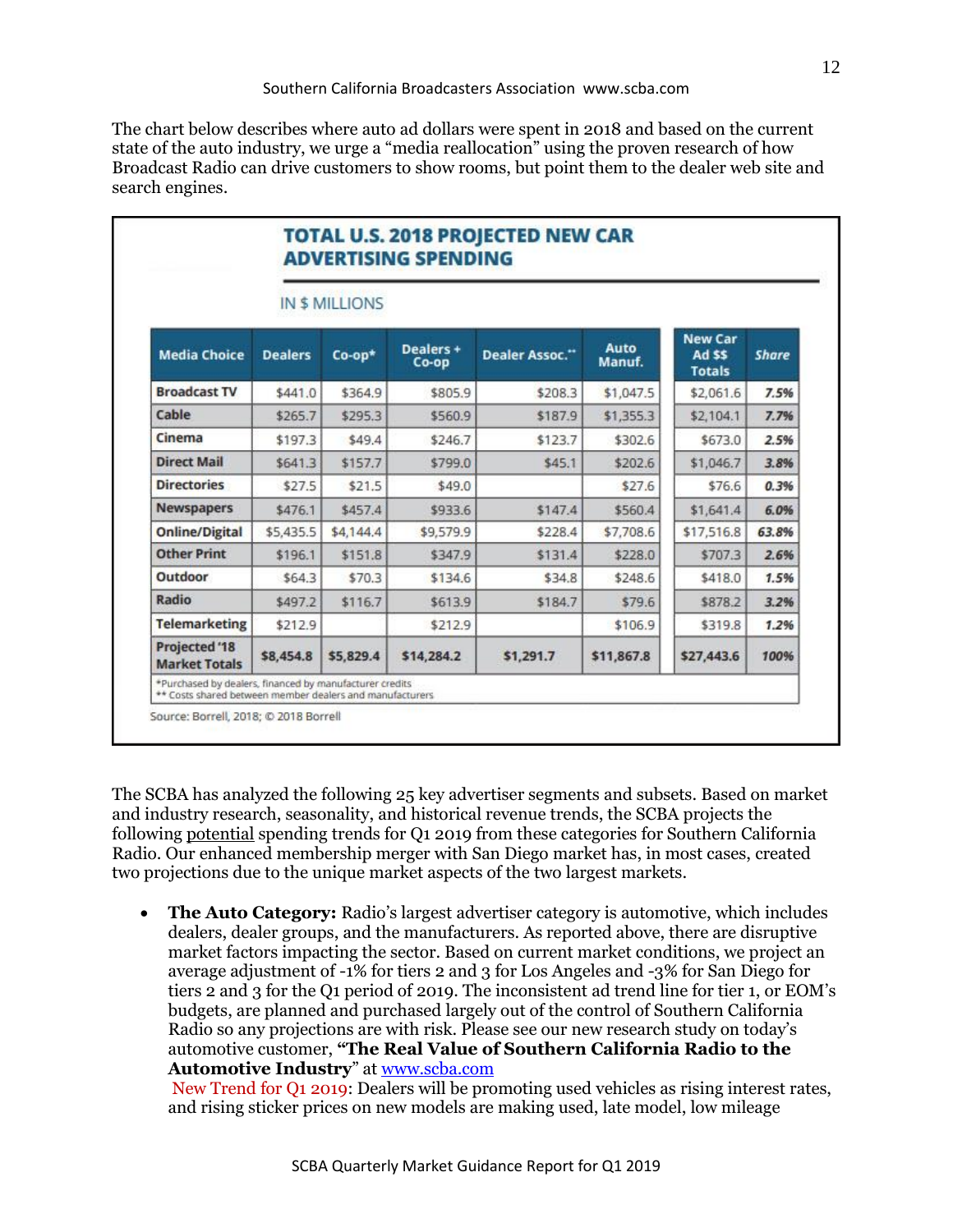returned leased vehicles more attractive to consumers. Used vehicles are more profitable for local dealers than new vehicles.

- **Professional Services** which consists largely of attorney services will demonstrate continued growth in Q1 2019. A significant trend which will continue in 2019 will be legal advice and counsel for immigration issues as well as the burgeoning personal injury and environmental health claims segment continues to skyrocket in Southern California. With recent federal efforts to reduce immigration, an uncertain future for "Dreamers", and the executive action that currently protects them from deportation called DACA, and growing legal and personal bankruptcy challenges for Southern California residents, we project steady Q1 spending for personal and family legal services with growth rates of 4.4% for LA and 3.8% for San Diego. New Trend for Q1 2019: With an improved economy, divorce rates will increase as will divorce/settlement attorney offers to the public. Biggest increase is January and is considered the "divorce month" for tax reasons and the fact that the process may take all year.
- **Financial Services**, which consists primarily of consumer credit counseling and debt relief consolidation firms, will continue its growth in Q1 with a 3.2% increase for LA and 2.8% increase for San Diego in Q1 2019. The consumer affairs division for California lists 162 approved credit counseling service firms in Southern California alone. This does not include banks and credit unions which are also entering this growing consumer segment. Additional new online financial services for this sector will grow further in Q1 2019. Total household debt in the U.S. for October 2018 has hit a record high of \$13.2 trillion dollars. This is the sign of an improving economy and considerable consumer confidence. It also means the consumer will go deeper in debt in Q1 2019 fueling the growth of these debt reduction services within this segment.
- **Home Furnishings/Home Flooring:** With existing home inventory extremely tight and real estate prices on most homes at a 17-year high, Southern California home owners, condo owners, and renters are investing in home furnishings and flooring as plans for moving keep being delayed due to a very expensive housing market and unfavorable real estate tax rates for those buying new properties in California. This segment will grow by 6.6% for LA in Q1 2019 and 3.9% for SD in the same period.
- **Home Improvement:** The housing and affordability crisis in Southern California will continue to benefit the home improvement sector as home and condo owners remain in their current homes and look to upgrade and/or enhance their current address. This sector will have a 28% increase in shopping and contractual work performed as Q1 is its peak time of consumer interest and intent. This \$315 billion dollar industry remains robust in our region with 70% of this revenue coming from residential spending. Of this, 35% is spent on property improvements and exterior upgrades, kitchen upgrades 11.6%, bath remodeling, 9.1%, and systems upgrades 13.4%. We project a 3.6% increase for Los Angeles in Q1 and a 3.0% increase for San Diego in Q1 2019. New trend for Q1 2019: The horrific wild fires in Southern California will drive this category higher than normal as thousands of homes will need repairs such as smoke damage, pressure washing, etc.
- **Cellular Carriers** faced brutal competitive pricing plans, eroding profit margins at a time where capital investment in 5G technology spanning data plans, connected in car services, internet connectivity, self-driving apps, etc. is absolutely essential to remain competitive. Cellular data plan pricing dropped again in November to its second largest decrease in 17 years. T-Mobile began the price wars in 2013 by eliminating two year contracts and moving to month by month fee plans. Sprint and AT&T followed the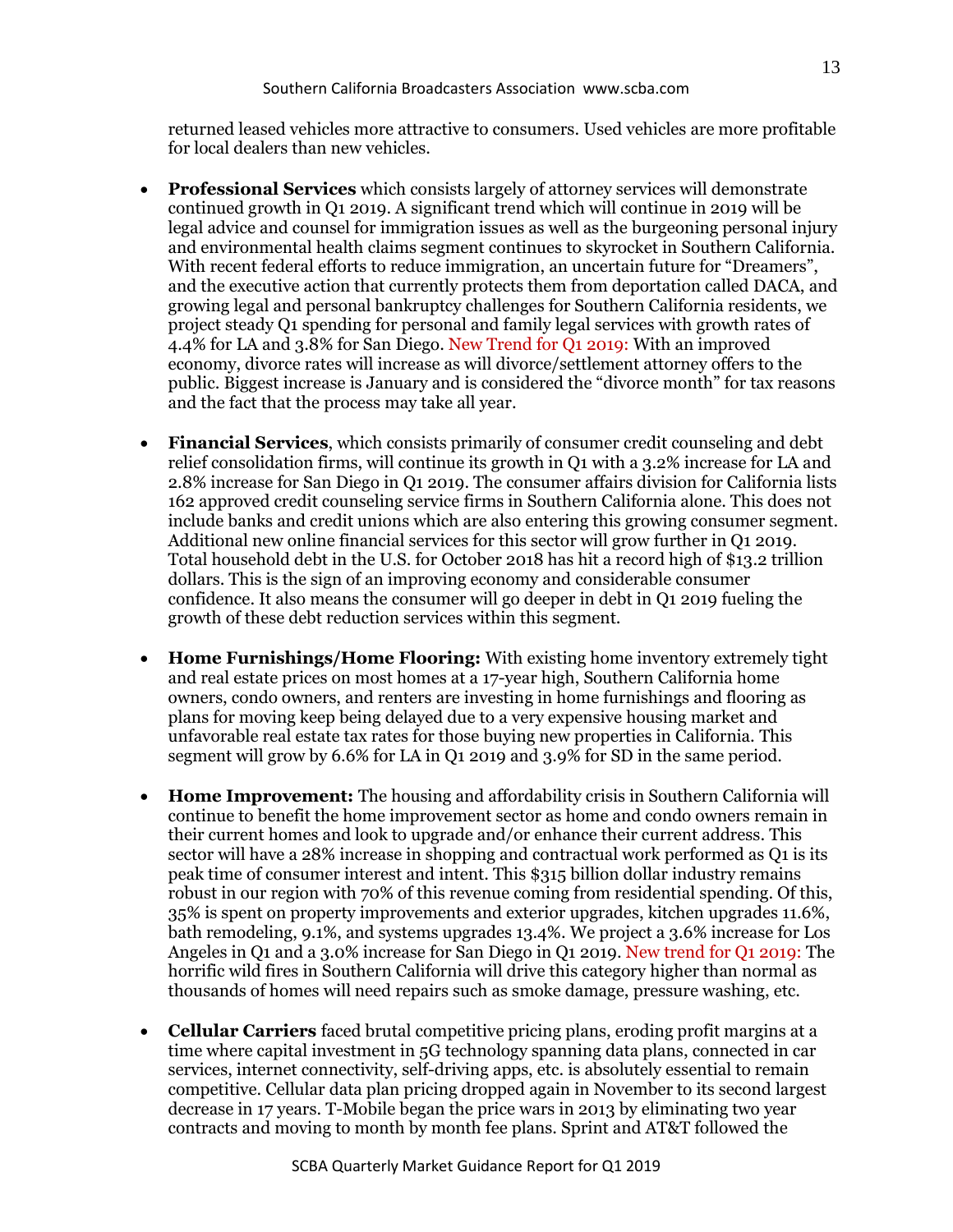pricing model with similar, various plans. Verizon was the last major carrier to drop the data pricing plans in the face of industry price slashing. Additionally, carriers no longer subsidize the cost of new phones, which has curtailed data plan upgrades and forcing consumers to use their current phones longer. This is a highly volatile and competitive space which indicates the competing carriers will be attacking Sprint's current issues and their continued current erosion of customer share. Based on these dynamic market factors, the SCBA projects a 2.1% increase in LA and a 1.4% increase for SD in Q1. New trend in Q1 2019: Cell and data providers are rushing out new apps to encourage more use of data plans for new phone users as well as a growing number of users who are holding on to their older phones due to price points of new ones.

- **Restaurants, which include all fast food and quick and casual restaurants** remain a growing and year-round Broadcast Radio advertiser with an impressive 2018 YTD growth rate of 15.5%. With so many burgeoning restaurant choices in much of SoCal, expanding locations for most major chains and same store sales up through October 2018 for most national brands, dining habits will adjust somewhat in 2019. This category should expand by 2.0% in Q1 for LA and 1.5% for San Diego. New trend in Q1 2019: Look for quick and casual restaurants to further promote their apps for order pickups, extending happy hours, and menu specials. Competitive menu pricing for this segment will grow further in 2019.
- **Healthcare** will continue to be a diverse and growing ad category for Southern California Radio. In addition to traditional hospitals, clinics, and Urgent care facilities, this sector will grow further in Q1 with specific subsets of healthcare specialties being advertised such as dental, eye care, restorative surgery, physical/operational therapy, and numerous forms of cancer related services. Our continued regional growth for Q1 is projected at 3.7%. New trend in Q1 2019: Recent bad air over much of our region from the devastating fires will increase respiratory and smoke related allergy center visits. Awareness of these services will be needed.
- **Casinos:** There are 27 Indian owned casinos operating in Southern California and while there are no completely documented revenue numbers, industry sources estimate the industry will generate \$8.1 billion dollars in 2018 in Southern California and directly employ 23,300 people. Southern California "brick and mortar" casinos are facing more competition from online casinos as the online experience now includes more game-like elements such as storylines and narratives, avatars, leaderboards, power-ups, etc. With current market conditions factored in, the SCBA projects an average 1.0% increase in spending on Broadcast Radio for Q1 2019 for LA and .8% for San Diego. New trend in Q1 2019: Look for more player interaction from the casinos and increased live entertainment to offset the online experience. Evaluating Broadcast Radio's reach will be key to casino market share and visitors.
- **Groceries/Convenience**: The grocery industry for our region is one of the most competitive and omnipresent sectors the SCBA follows. Competition used to be limited to supermarket to supermarket but that era is gone. Today, grocery stores compete with club stores, Supercenters, Dollar stores, Drug stores, Click and Deliver, Click and Collect, Meal kits, and now newer competition from Home Depot and Lowes. The Amazon purchase of Whole Foods, Inc. is just one of a number of factors impacting the Grocery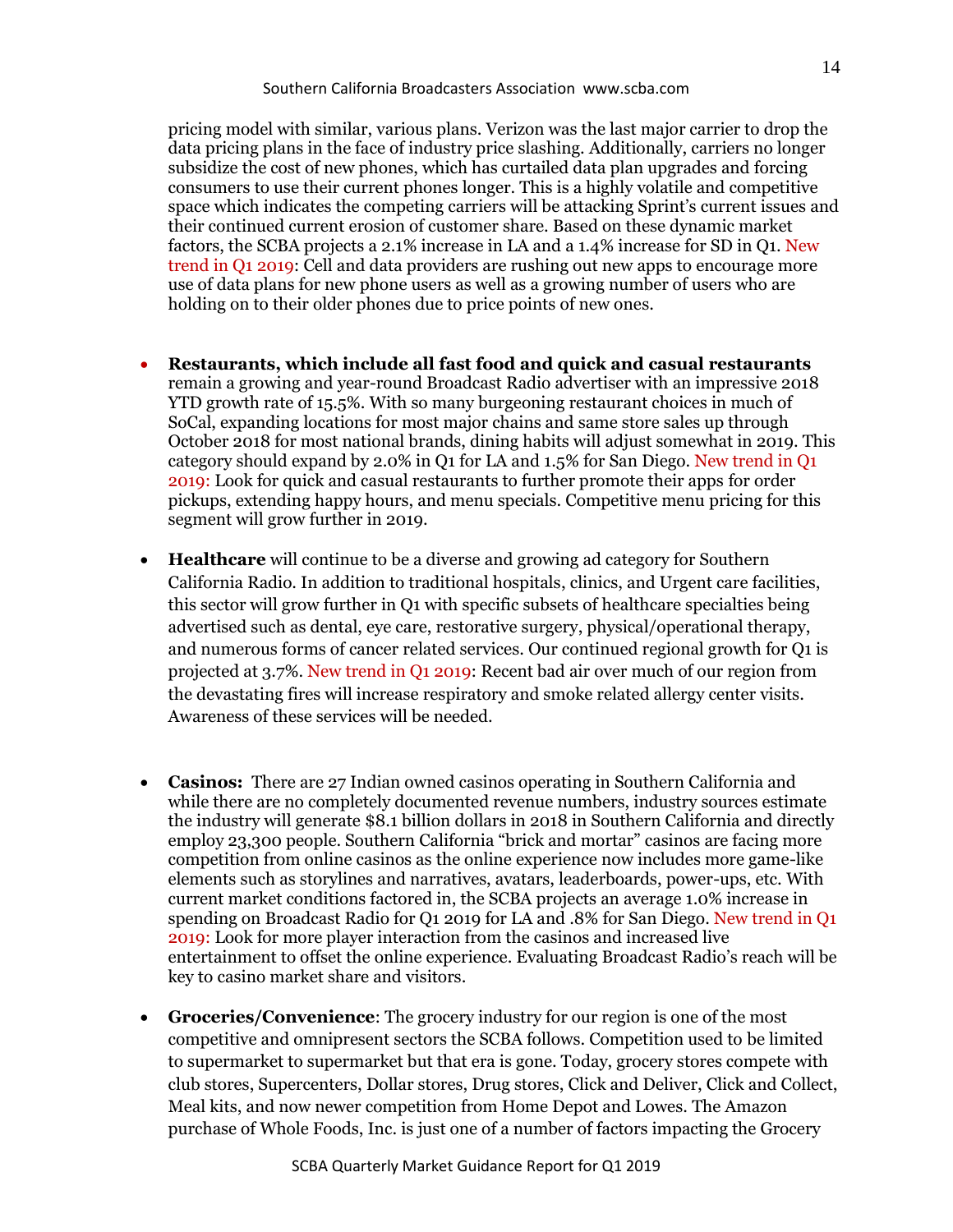chain segment. Additional disruption from food stamps being used the same as cash online, which will now be accepted by six online grocery delivery services, including Amazon, in Southern California. The industry is suffering from price deflation throughout our region with basic food pricing down, and as a result, intense competitive pricing. Typical grocery profit margins are on average 2% so the industry has no room for error. Our region will see a loss for Broadcast Radio in Q1 for this category as we project this explosive category to be in transition by -9.8% in LA and -7.7 in SD for Q1 2019. We urge grocery clients to read our Category Alert on the Grocery business at [www.scba.com](http://www.scba.com/) to gain a competitive edge by using Broadcast Radio in larger spends.

- **Education**: The continuing education sector is poised for significant growth in Q1 2019. Among the drivers in this category include the expansion of the red hot 13-16 month online MBA programs now offered throughout Southern California. With MBA online programs costing \$15,000-20,000 on average and more, the need to recruit credit worthy candidates is critical. This is a particularly competitive subset of the sector and recruiting new students for the spring enrollment period has begun. Increased enrollment in nursing schools, Physician Assistant programs, bio medical extension training, Nurse Practitioner degree programs, technical training centers, and IT training and retraining centers will see increased activity and competitive student recruitment for Q1 2019 as the medical health field's demand for trained workers is burgeoning. We see a 2.9% for LA and a 2.7% increase for SD. New trend for Q1 2019: STEM education will be a major focus for the education sector. Science, Technology, Engineering, and Mathematics degrees are in high demand as jobs in these fields have doubled since 2008.
- **Personal Fitness/Weight Centers**: Ever expanding, this sector will see growth from more 30-minute workouts, (not 60) new "Ninja Training" centers featuring intense physical training as well as expanded Zumba style classes. The sector is fighting online competitor Peloton for market share and we project a 2% increase for our region in Q1. New trend for Q1 2019: studios, weight centers, and gyms will promote their apps for quicker appointments, classes, payments, cancellations, and overall greater engagement with their centers/studios and trainers.
- **Oil and Gas:** Gasoline prices as of this writing in Southern California are rising. On average, Orange county is \$3.50, San Diego 3.53, Bakersfield, \$3.54, Los Angeles \$3.57, Ventura, \$3.53, Riverside \$3.45, and Santa Barbara \$3.62. This increase will intensify the highly competitive gas/convenience location business throughout Southern California. Within this category there are 124,000 gas/convenience stores in the U.S., making up 80% of all fueled purchased. Gas sales are just a loss leader to this omnipresent retail segment as same store profit margins on beverages, quick foods, coffee, snacks, OTC medicine, etc. is an impressive 46% on average through October 2018. With longer over the road trips, and spring break travel near its peak in March, we see the gas and oil category rising to 3.4% in LA and 2.8% in SD for Q1 2019. New trend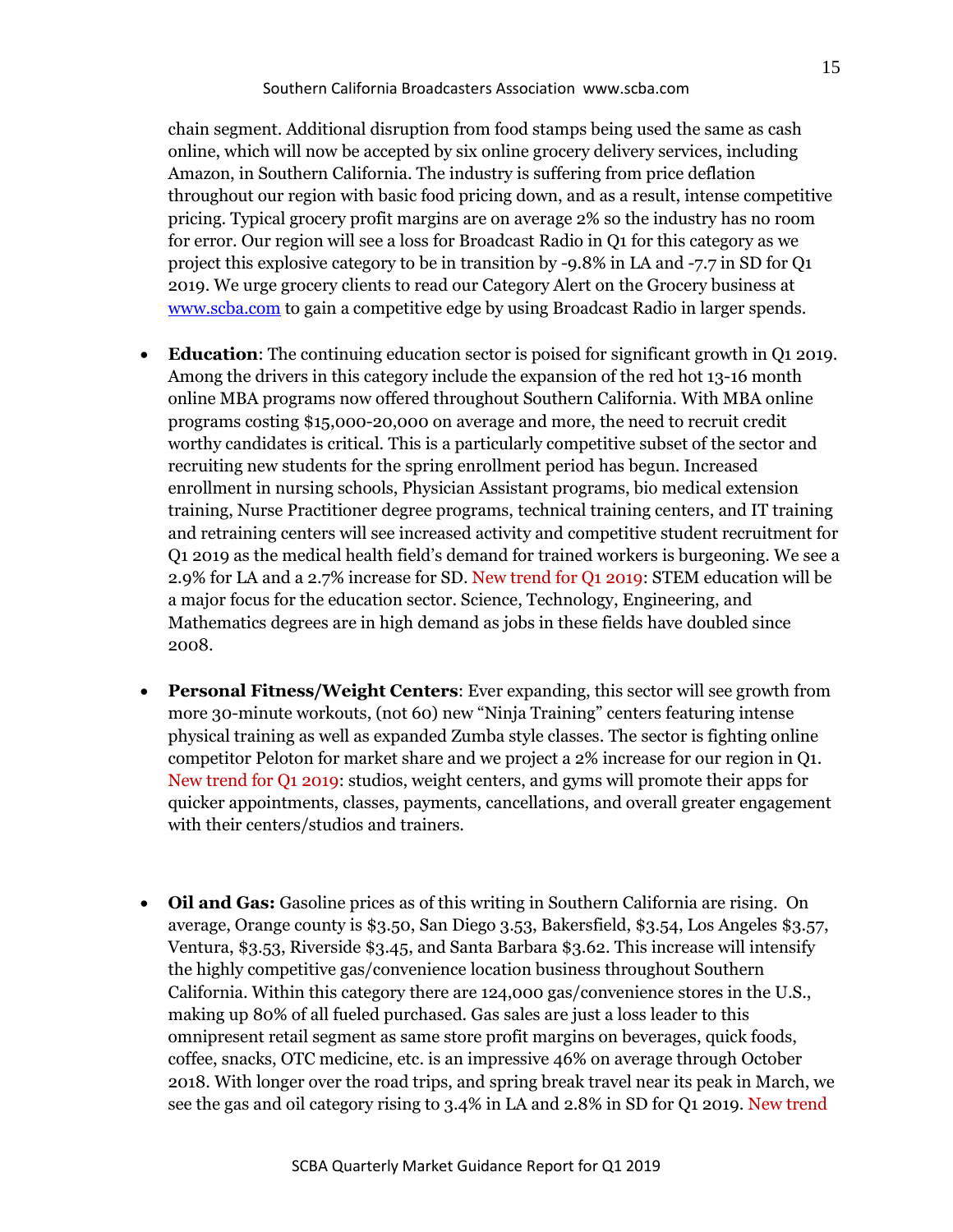in Q1 2019: Look for more food products in gas convenience retailers as margins are exceeding 15%.

- **The Internet/e-Commerce Category**: By far, the hottest ad category for our region in Q1 2019 based on an impressive 45% 2018 YTD increase. Brick and mortar retailers are highlighting their e-commerce sites as are grocery chains and mass merchandisers. A volume of new apps, games, and lifestyle web sites will launch from Southern California using Broadcast Radio as a critical reach and awareness component. Newer non-retail categories are returning to Broadcast Radio for awareness and recognition reducing ad spending on digital platforms and/or networks that offer impressions but negligible ROI. The E-commerce segment continues its fast growth pace with 50% of shoppers buying online only and 43% are ok to not speak with a human. Combined we see a substantial 18.8% increase for our region in Q1. New trend for Q1 2019: Voice queries will grow for e-commerce sights in Q1 and all of 2019. By 2020, 51% of all searches will be made via voice.
- **Department Stores/Discount/Shopping Centers**: An impressive turnaround for this category that previously reported two years of decline has come back significantly with a 2018 YTD growth rate of 12% for LA and 35% for SD. With so many products offered at a variety of locations, the lines are blurred for shopping a variety of goods and products based on larger retail distribution patterns. San Diego continues its strong overall retail performance and has the additional advantage with its proximity to Tijuana, Mexico. Thousands of Mexicans cross the border every day to do their shopping in San Diego. San Diego offers a short drive from Tijuana as well as a greater variety of goods and services. We see continued growth of 12% for the robust retail trade on both sides of the border in San Diego and LA will grow by 7% in Q1 2019. New trend in Q1 2019: Retailers who promote their sustainability programs will win big with approving customer base. Examples include Starbucks removing plastic straws from all of its stores by the start of 2019.
- **Drug Stores/Pharmaceuticals** will remain a consistent and growing ad category for Radio for Q1 in Southern California. Two primary reasons for this growth include over 700 drugs that were previously only available by prescription 10 years ago have been reclassified now by the FDA as safe for the counter (OTC) purchase. The" RX to OTC" conversion rates will increase further as the FDA is focused on the individual making their own health choices at more reasonable rates. The largest selling segment of this market is in the nicotine prevention products. The Patch, Gum, and other quit smoking products are now available over the counter and without a trip to the Doctors office. Additionally, drug stores have expanded their offerings with larger food selection, electronics, and non-drug merchandise. Drug store retail traffic counts are 24% higher during the Q1 months due to flu shot visits, and changing allergy issues as the season changes. We project an 8% increase in Q1 for LA spending and a 5% increase for San Diego.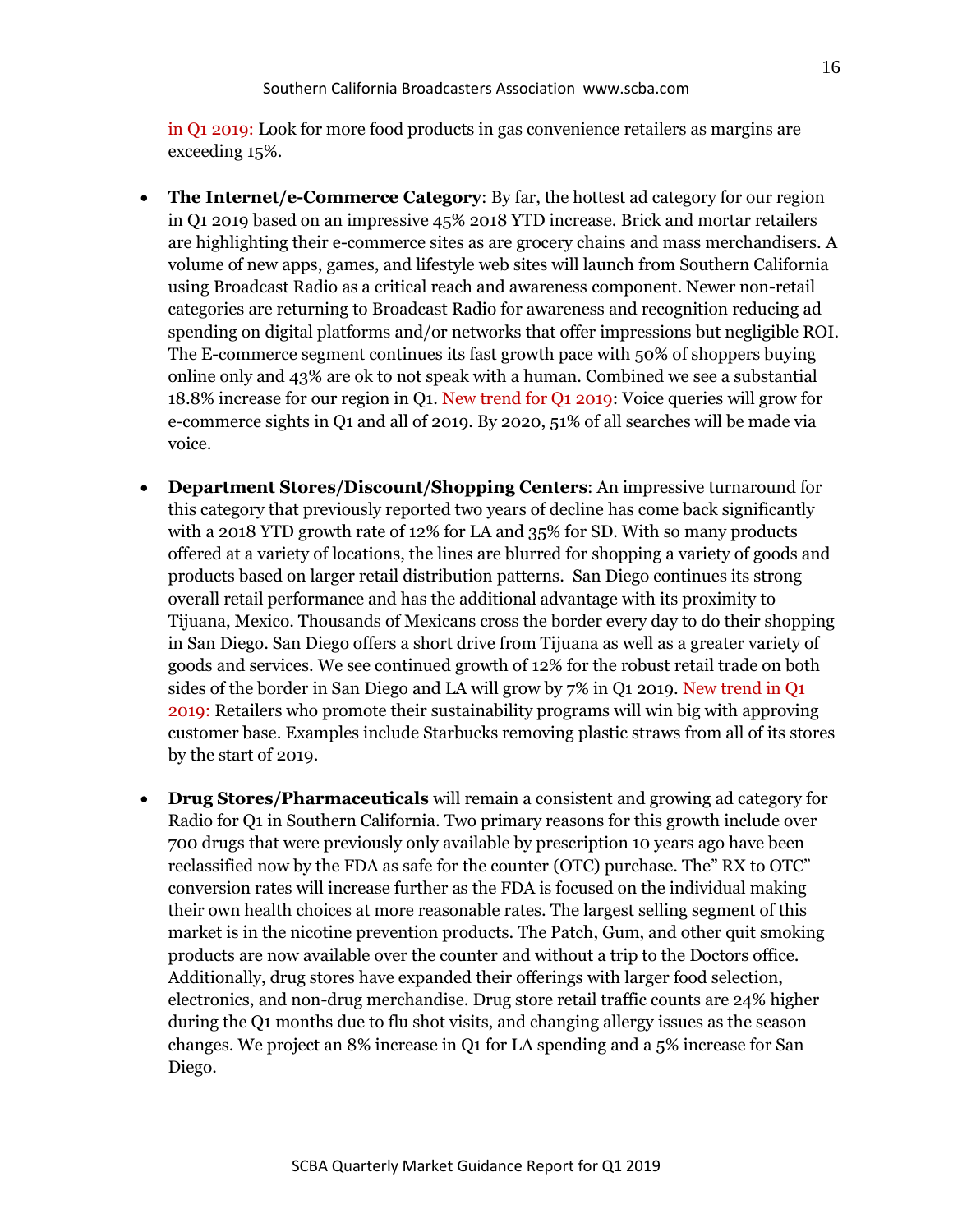- **Computers/Office Furniture/ Equipment and Supplies** will certainly continue its remarkable and durable growth pattern for AM/FM Radio in Southern California. This sector mirrors the overall growth of our region's jobs, economy, and a high occupancy rate for office space and business parks needing equipment, computers, and office furniture. Southern California is also experiencing record setting commercial building construction not seen since 2007. Office space rental applications have grown 9% YTD through October for LA, and 15% for SD applications. Demand and growth for office space and equipment is on track to increase by 3.1% regionally in Q1 2019.
- **Heating/Air Conditioning** will continue its solid growth pattern in Q1 2019, much like the home improvement sector. Based on seasonal demand for new heaters, repairs, service contracts, and continued remodeling of existing houses and apartment complexes, we project this category to grow 6.7% for our region in Q1 2019. The unusual weather patterns and damaging fires in Southern California will also drive more volume to this sector. Google and Amazon are both now involved in the HVAC industry with new technology for more efficient units and service. New trend in Q1 2019: Like using Uber, younger homeowners are expecting 24-hour service appointments and installs. It's critical that fast appointments and service become part of the DNA for this everexpanding sector. Look for this app service feature from contractors and manufacturers going forward.
- **Auto Parts/Service:** This sector is entering its slower season to a potential service market of over 18.2 million registered vehicles in Southern California. (DMV, October 2018) With the average age of vehicles still on the road today at 11.3 years, and daily commutes increasing by 13 minutes every year, wear and tear and auto parts and service are critical to the driving experience. With EOM's using synthetic oils, and improved powertrains, service intervals are being extended. However, auto parts, accessories, and high performance options remain very popular with Southern California drivers. Amazon now controls 22% of all auto parts on line shopping. On line auto parts revenue is projected at 10.1 billion in 2018 and 11 billion in 2019 nationally. Adjusting for the slower season, we see 3.1% for LA and 1.6% growth rates for SD in Q1. New trend for Q1 2019: 42% of online auto parts sales are made through mobile so retailers must include their app and a reminder for 24-hour delivery terms.
- **Hotel/Motel/Resorts** business has been rock solid as tourism and a much stronger 2018 economy has driven more tourists, travelers, vacationers, conventions, and business meetings to Southern California. However, we see seasonal adjustments for Q1 in San Diego at 1.0% for Q1. We project LA at 2.2% for the quarter.
- **Lawn and Garden's** traditional peak consumer buying season begins in March in Southern California as spring approaches and yard and garden planting begins. We see a s seasonally adjusted rate with this sector due to tighter housing inventory, and increased home and garden improvement trends for Southern California. Damage from recent regional fires in Southern California will also drive lawn and garden store traffic for a regional growth rate of 2.3% for Q1 2019.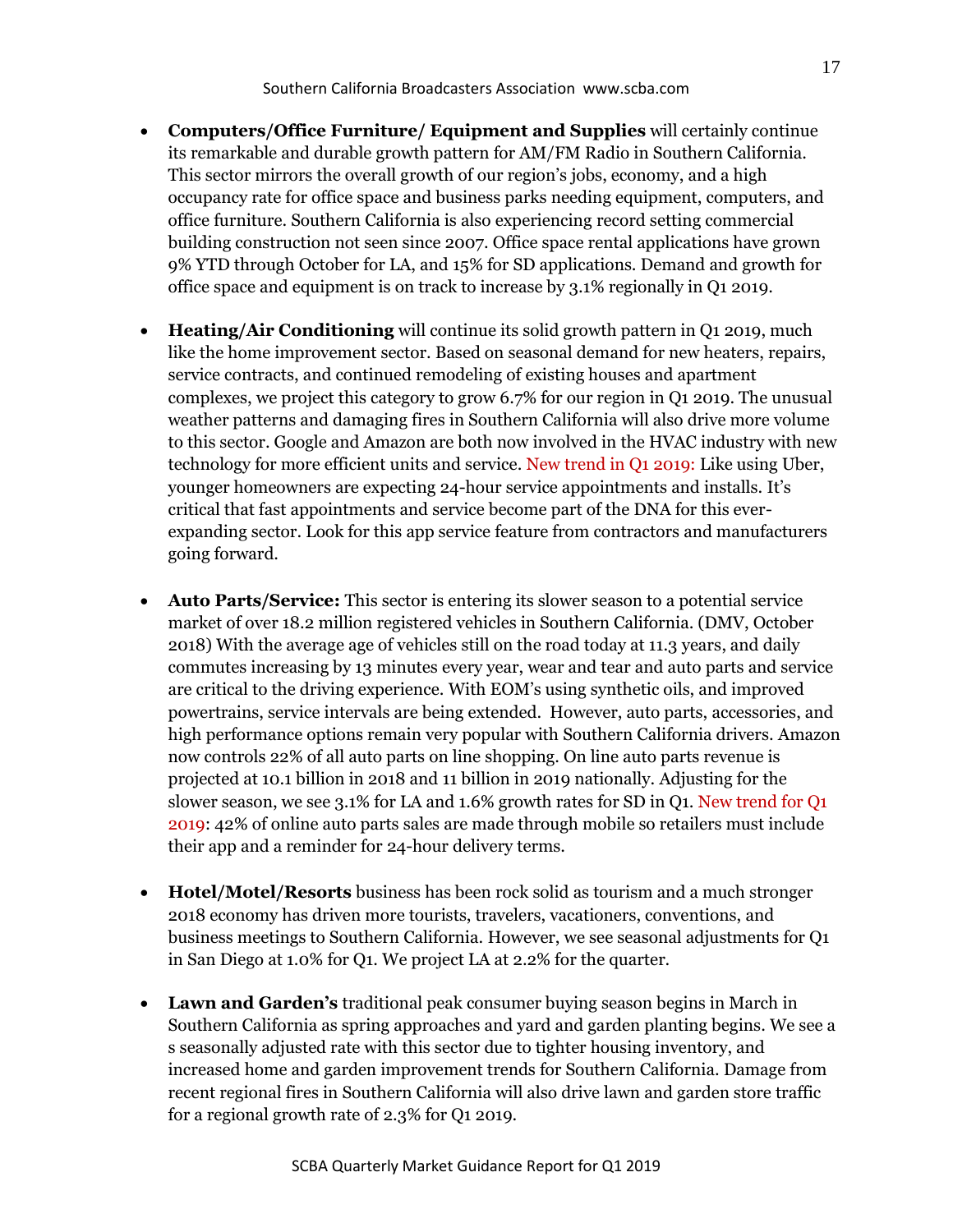- **Security systems** will be a continuing growth segment for Broadcast Radio in Southern California. An unfortunate, persistent surge in crime and break-ins is being reported for LA with a 17.1% increase in property crime rates through November 2018 and a 10.1% increase in San Diego through November of 2018. This negative news will only heighten public fears for personal protection for the home and apartments. New technology security systems will be introduced with higher margins for firms, and new products to further protect homes, only increasing this ad category spending. We see LA spending increasing by 5.3% for LA and 4.1% for San Diego in Q1 2019. New trend in Q1 2019: Biometrics or face recognition will begin to replace traditional numbered passwords on entrance keys in 2019 for greater home security and protection.
- **Recruitment/Employment** will regain its strength as a Radio advertising category after a brief lull in 2018. A Career Builder survey states that 45% of hiring managers claim they cannot fill open positions due to required skills needed. With regional unemployment rates going down and a more robust job market, we see recruitment advertising accelerating as new budgets and new jobs appear in Q1 throughout the region with a 6% increase for Q1 2019 for LA and a 5.3% for SD. LPN Nursing jobs, Nurse practitioners, and a variety of home health care workers will be in high demand in Q1 2019 and beyond for our region. New trend in Q1 2019: Open positions in Bio science, engineering, mathematics, and technology will be the hardest recruitment positions to fill for 2019.
- **Appliances/Electronics** have seen rapid growth as an advertising category due primarily from new product introductions, enhancements to existing product lines, and consumer demand for newer products. The market share for Small domestic appliances such as coffee makers and toasters are projected to grow by 20% nationally by end of 2018. Products that are "home connected" as well as tablets (12% growth) and smart phone demand for 3D enhancement technology will grow to a \$4.4 billion dollar market by 2020. Appliances and all forms of electronics are sold everywhere, which also increases availability, distribution, and product comparisons which benefit the consumer. We see a Q1 seasonal adjustment growth rate for our region of 6.4% for LA and 7.8% for San Diego.
- If there is a particular industry not listed that you or your company would like additional insight on, please contact us at [tcallahan@scba.com](mailto:tcallahan@scba.com)

# **Broadcast Radio Trends worth reading at [www.scba.com](http://www.scba.com/)**

**[www.scba.com](http://www.scba.com/)** continues to receive high praise from clients and members as the go to source for local and regional research about the power and value of Broadcast Radio in Southern California. From SCBA Flash Research, SCBA Digital Information Series, SCBA Category Alerts, our in-depth SCBA White Papers, a full SoCal Traffic Report and its impact on Radio listening, our complete Market Research section as well as our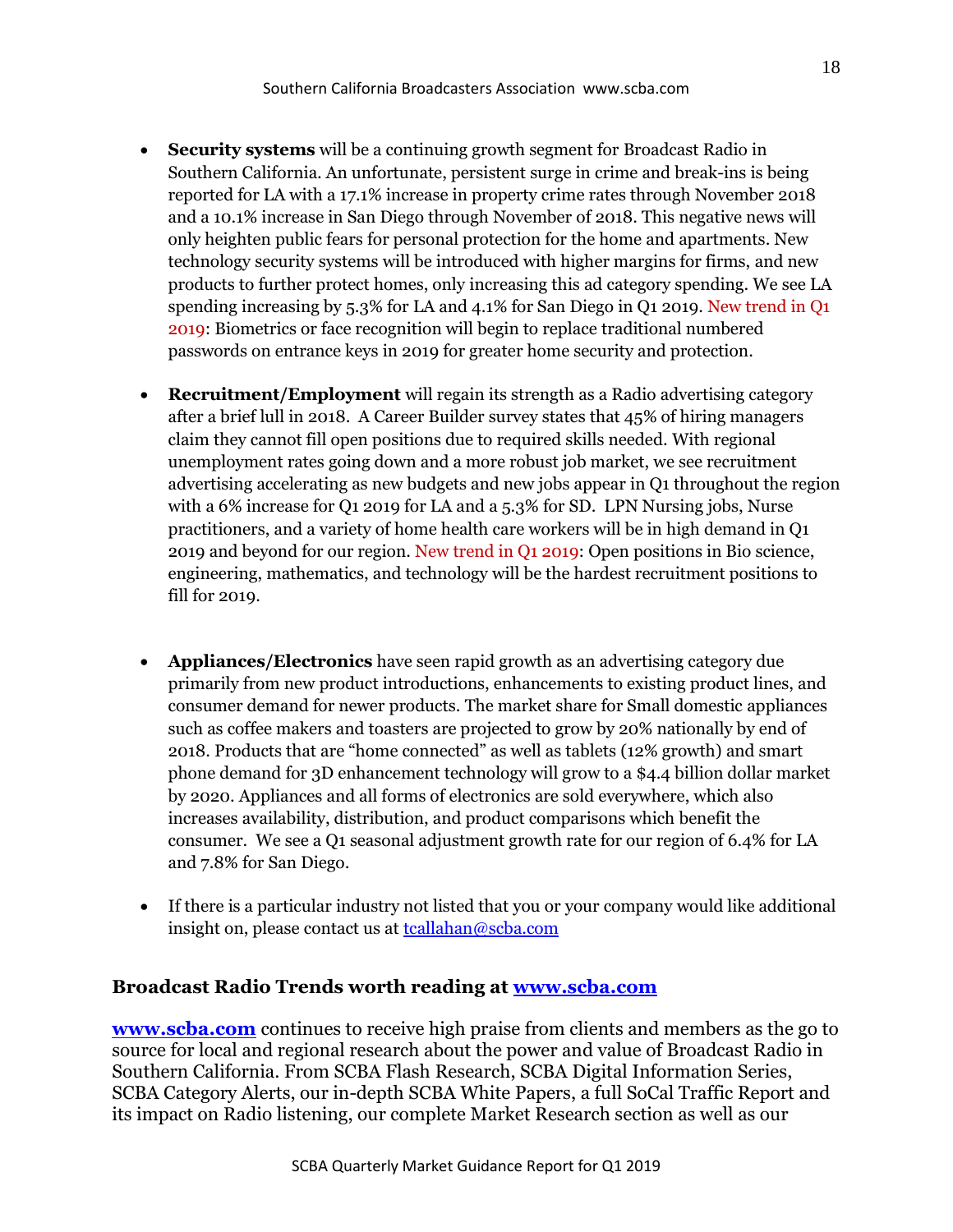complete coverage of the Pure play space. In fact, just about anything a client needs to know about Broadcast Radio in Southern California can be found at [www.scba.com](http://www.scba.com/)

• **An informed client is in everyone's best interest. Please get the facts about Southern California Radio at [www.scba.com](http://www.scba.com/) today.**

# *Exclusive SCBA Research Projects from Southern California Radio*

- The second SCBA/Nielsen research study entitled**,** *"The Real Value of Southern California Radio to the Automotive Industry"* has just been released in November 2018 for all members, dealers, ad agencies and EOMs. The study showcases the direct connection between auto intenders (those consumers in the market to buy) and their relationship with Broadcast Radio and how it influences their opinions. This is a must-read study and can be found a[t www.scba.com](http://www.scba.com/)
- The first SCBA/Nielsen research study entitled, "*The Local Path to Automotive Purchase*" can be read in its entirety at <u>www.scba.com</u>. This exclusive, compelling study reveals what actual vehicle buyers rely on to make their new and used vehicle buying decisions. A must read for anyone directly involved in the auto industry.
- **The SCBA/Nielsen Audio Radio Research Event** was Nielsen's groundbreaking new research on Radio's powerful Return on Investment for Radio advertisers. If you would like to learn more about this definitive research and would like to discuss any of the facts presented, please contact us at **tcallahan@scba.com** for details.

# **Factual, relevant, and update to date information about the value of Broadcast Radio in Southern California can be found at [www.scba.com](http://www.scba.com/)**

#### **SCBA Market Guidance for the First Quarter of 2019**

Southern California Radio is finishing 2018 with an impressive growth year: Los Angeles continues its title as the country's number one revenue market, our region continues to lead the country in new business development, digital platform sales, special events, and a four-year growth pattern for Radio listenership in our region. In brief, 2018 was not without its challenges but our members finished the year strong. And now it's on to 2019.

Initial client and agency activity for Q1 2019 has been very active in December 2018 and we are impressed with the renewed level of interest in Southern California Radio and its digital platforms. It's great to have the value of Radio being fully recognized by clients and agencies. As always, we urge clients and agencies to plan ahead when considering Radio to insure availability and/or sponsorship opportunities.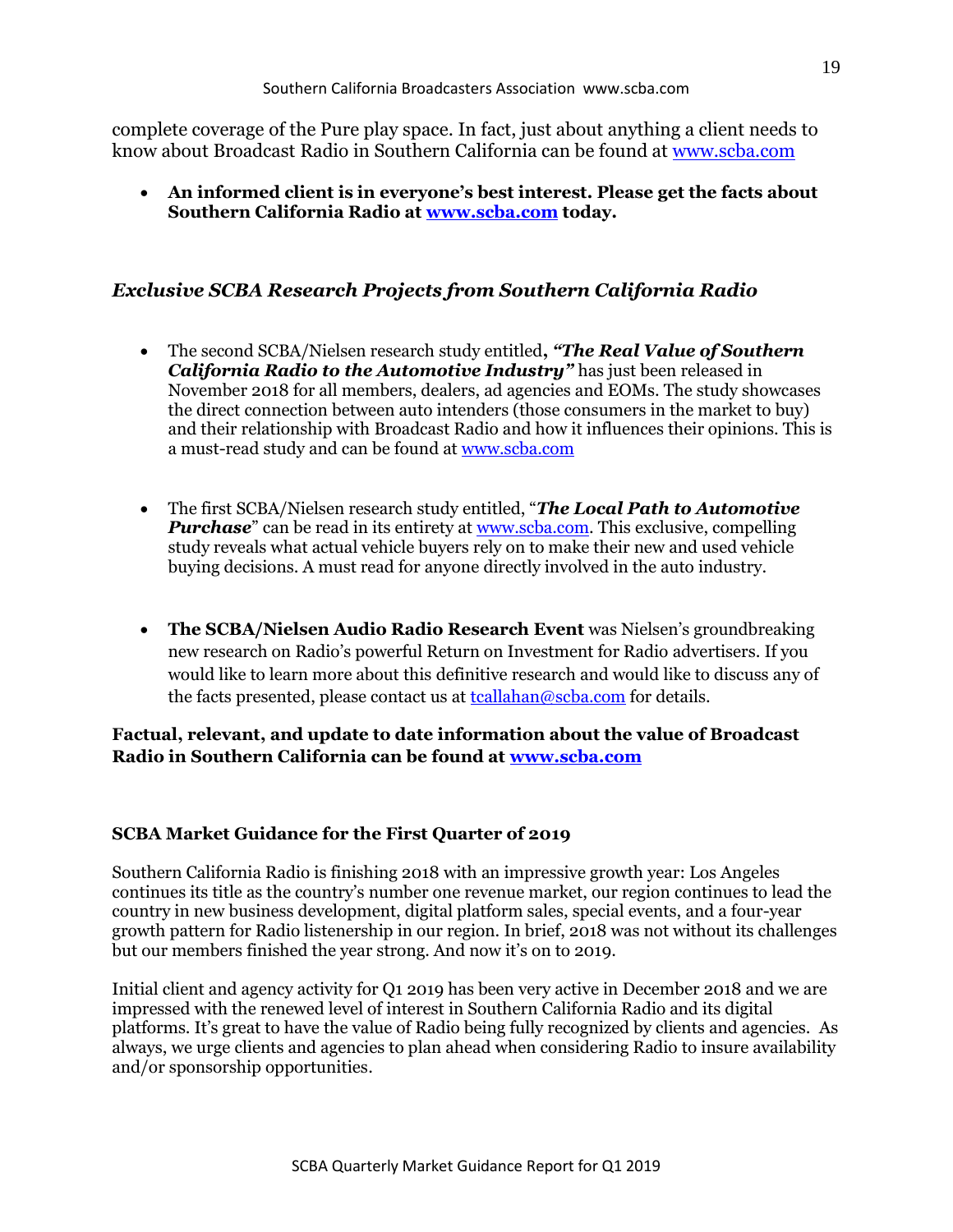If you have any questions about the **SCBA Quarterly Market Guidance Report** for the first quarter, or if you would like to schedule an in-depth discussion about your advertising plans using Southern California Radio and its many business solutions for Q1 2019 and beyond, please contact us directly at 323-695-1000 or at [tcallahan@scba.com.](mailto:tcallahan@scba.com)

The SCBA recommends the use of the **SCBA Quarterly Market Guidance Report for Q1 2019** as an important resource for your planning and understanding of the true power and competitive strength of Broadcast Radio, as well as a detailed overview of the most dynamic consumer market in the United States today, which is Southern California.

On behalf of our executive committee and the SCBA board of directors, we look forward to a great 2019 with our clients, friends, and partners.

Sincerely,

Thom Callahan President Southern California Broadcasters Association [tcallahan@scba.com](mailto:tcallahan@scba.com) www.scba.com 323-695-1000

December 12, 2018

#### Sources:

Engadget.com, Zenith Media, GroupM, Strata Agency Survey, Pro Publica, The Verge, The New York Times, Los Angeles Times, San Diego Business Journal, San Diego Union-Tribune, Los Angeles Business Journal, Nielsen Audio, Los Angeles Economic Development Corporation, ComScore Research, Los Angeles Board of Tourism, The Wall Street Journal, Miller Kaplan Arase, LLC, Employment Development Department of Southern California, UCLA Anderson Forecast, Inside Radio, Bureau of Indian Affairs, Automotive News, CNN, CNBC, General Motors, Ford Motor Company, Subaru-global.com, The U.S. Department of Transportation. Scarborough Data, SCBA Member Stations, California Association of Realtors, Indiancasinos.com, Kyser Center for Economic Research. Bloomberg News. Orange County Register. Broadcasting and Cable. BIA/Kelsey. Restaurant Week. Gas Buddy.com, The Washington Post. Crain's Los Angeles Business Report, Internet Advertising Bureau Edison Research. CNBC. Texas Institute at Texas A&M University. California Department of Transportation. Los Angeles County Institute of Applied Economics, California Department of Finance, STR Research. Statisa.com, San Diego Association of Realtors, The Times of San Diego, NBCTV San Diego, Cushman Wakefield, Inc., Food and Drug Administration, ALG, Barclay's Capital Investments Division, The U.S. Department of Commerce, Kelley Blue Book, Cox Automotive, Facebook, Twitter, JD Power and Associates, Fox8 News, Standard Media Index, National Retail Federation, The Association of Fuel and Convenience Stores, cerasis.com, California Gambling Control Board, Toyota Motor Company, Lucintel, Linex.com, Gartner Research,